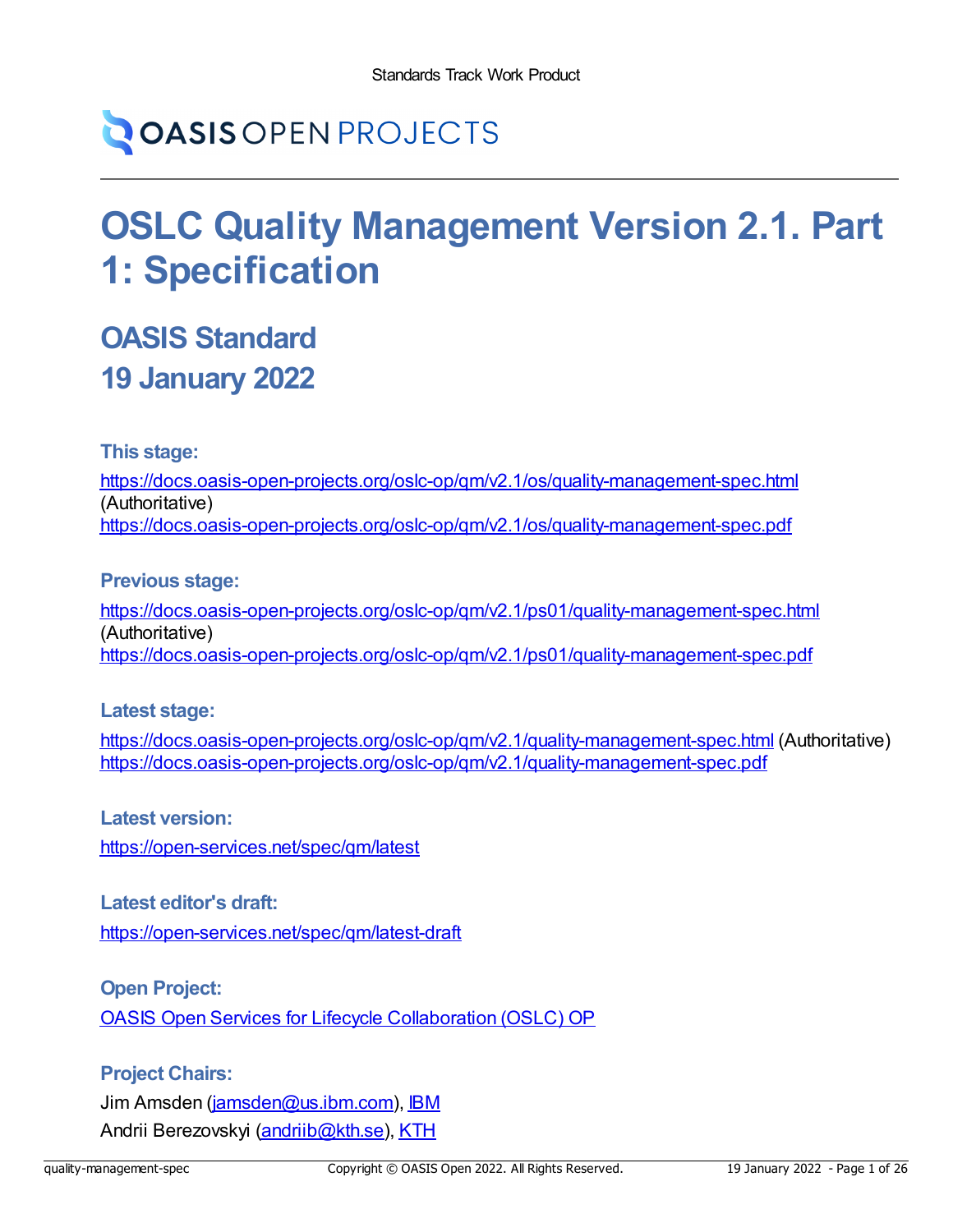#### **Editors:**

Jim Amsden [\(jamsden@us.ibm.com\)](mailto:jamsden@us.ibm.com), [IBM](https://www.ibm.com) Andrii Berezovskyi [\(andriib@kth.se\)](mailto:andriib@kth.se), [KTH](https://www.kth.se/en) Gray Bachelor (gray bachelor@uk.ibm.com), [IBM](https://www.ibm.com)

#### **Additional components:**

This specification is one component of a Work Product that also includes:

- *OSLC Quality Management Version 2.1. Part 1: Specification (this document)*. quality[management-spec.html](https://docs.oasis-open-projects.org/oslc-op/qm/v2.1/os/quality-management-spec.html)
- *OSLC Quality Management Version 2.1. Part 2: Vocabulary*. [quality-management](https://docs.oasis-open-projects.org/oslc-op/qm/v2.1/os/quality-management-vocab.html)vocab.html
- *OSLC Quality Management Version 2.1. Part 3: Constraints*. [quality-management](https://docs.oasis-open-projects.org/oslc-op/qm/v2.1/os/quality-management-shapes.html)shapes.html
- *OSLC Quality Management Version 2.1. Part 4: Machine Readable Vocabulary Terms*. [quality-management-vocab.ttl](https://docs.oasis-open-projects.org/oslc-op/qm/v2.1/os/quality-management-vocab.ttl)
- *OSLC Quality Management Version 2.1. Part 5: Machine Readable Constraints*. quality[management-shapes.ttl](https://docs.oasis-open-projects.org/oslc-op/qm/v2.1/os/quality-management-shapes.ttl)

#### **RDF Namespaces:**

<http://open-services.net/ns/qm#>

#### **Abstract:**

This specification defines the OSLC Quality Management domain, a RESTful web services interface for the management of product, service or software quality artefacts, activities, tasks and relationships between those and related resources such as requirements, defects, change requests or architectural resources. To support these scenarios, this specification defines a set of HTTPbased RESTful interfaces in terms of HTTP methods: GET, POST, PUT and DELETE, HTTP response codes, content type handling and resource formats.

#### **Status:**

This document was last revised or approved by the membership of OASIS on the above date. The level of approval is also listed above. Check the "Latest stage" location noted above for possible later revisions of this document. Any other numbered Versions and other technical work produced by the Open Project are listed at <https://open-services.net/about/>.

Comments on this work can be provided by opening issues in the project repository or by sending email to the project's public comment list [oslc-op@lists.oasis-open-projects.org](mailto:oslc-op@lists.oasis-open-projects.org).

The English version of this specification is the only normative version. Non-normative translations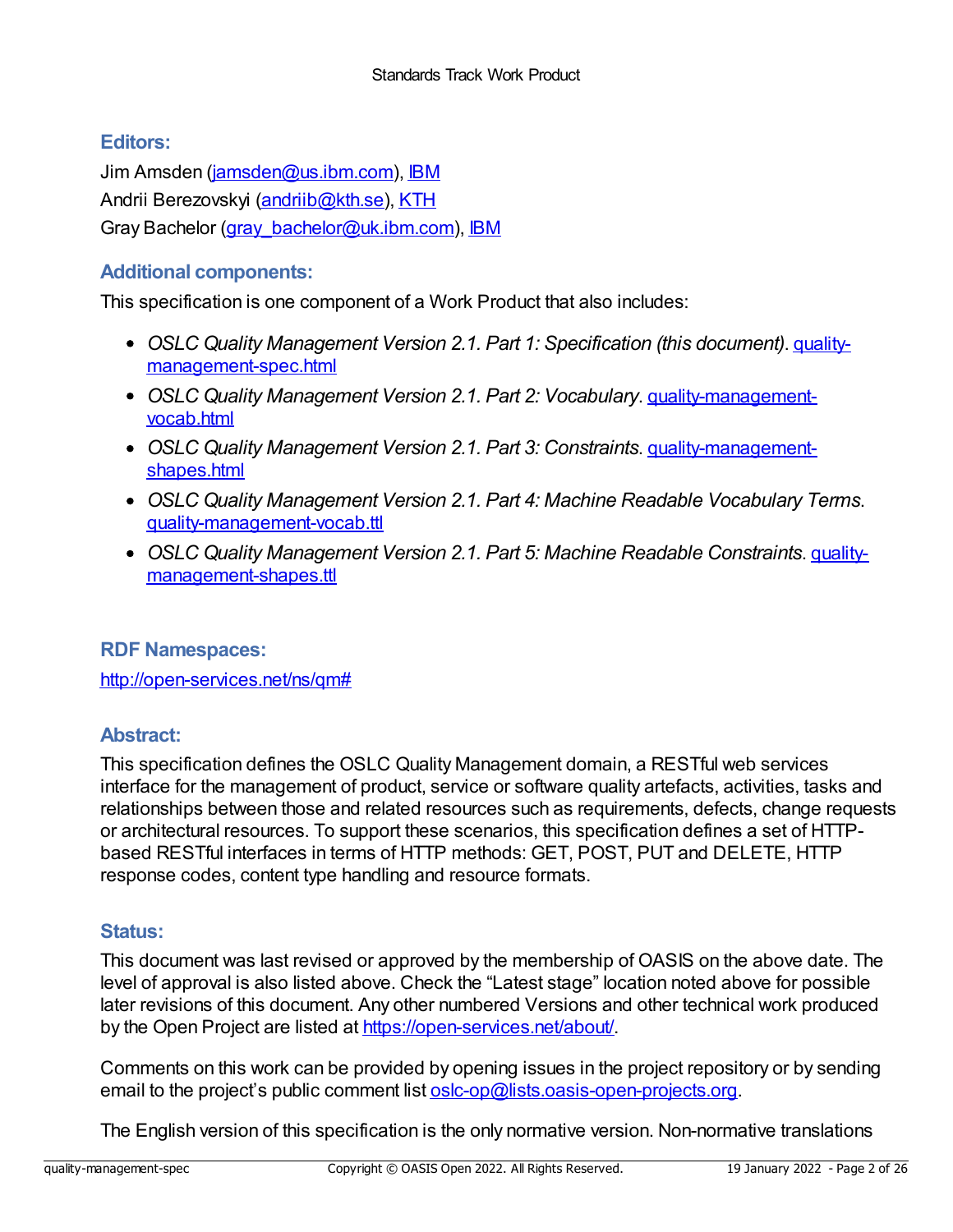may also be available. Note that any machine-readable content (Computer Language [Definitions](https://www.oasis-open.org/policies-guidelines/tc-process#wpComponentsCompLang)) declared Normative for this Work Product is provided in separate plain text files. In the event of a discrepancy between any such plain text file and display content in the Work Product's prose narrative document(s), the content in the separate plain text file prevails.

#### **Citation format:**

When referencing this specification the following citation format should be used: **[OSLC-QM-2.1-Part1]**

*OSLC Quality Management Version 2.1. Part 1: Specification*. Edited by Jim Amsden, Andrii Berezovskyi, and Gray Bachelor. 19 January 2022. OASIS Standard. https://docs.oasis-open[projects.org/oslc-op/qm/v2.1/os/quality-management-spec.html.](https://docs.oasis-open-projects.org/oslc-op/qm/v2.1/quality-management-spec.html) Latest stage: https://docs.oasisopen-projects.org/oslc-op/qm/v2.1/quality-management-spec.html.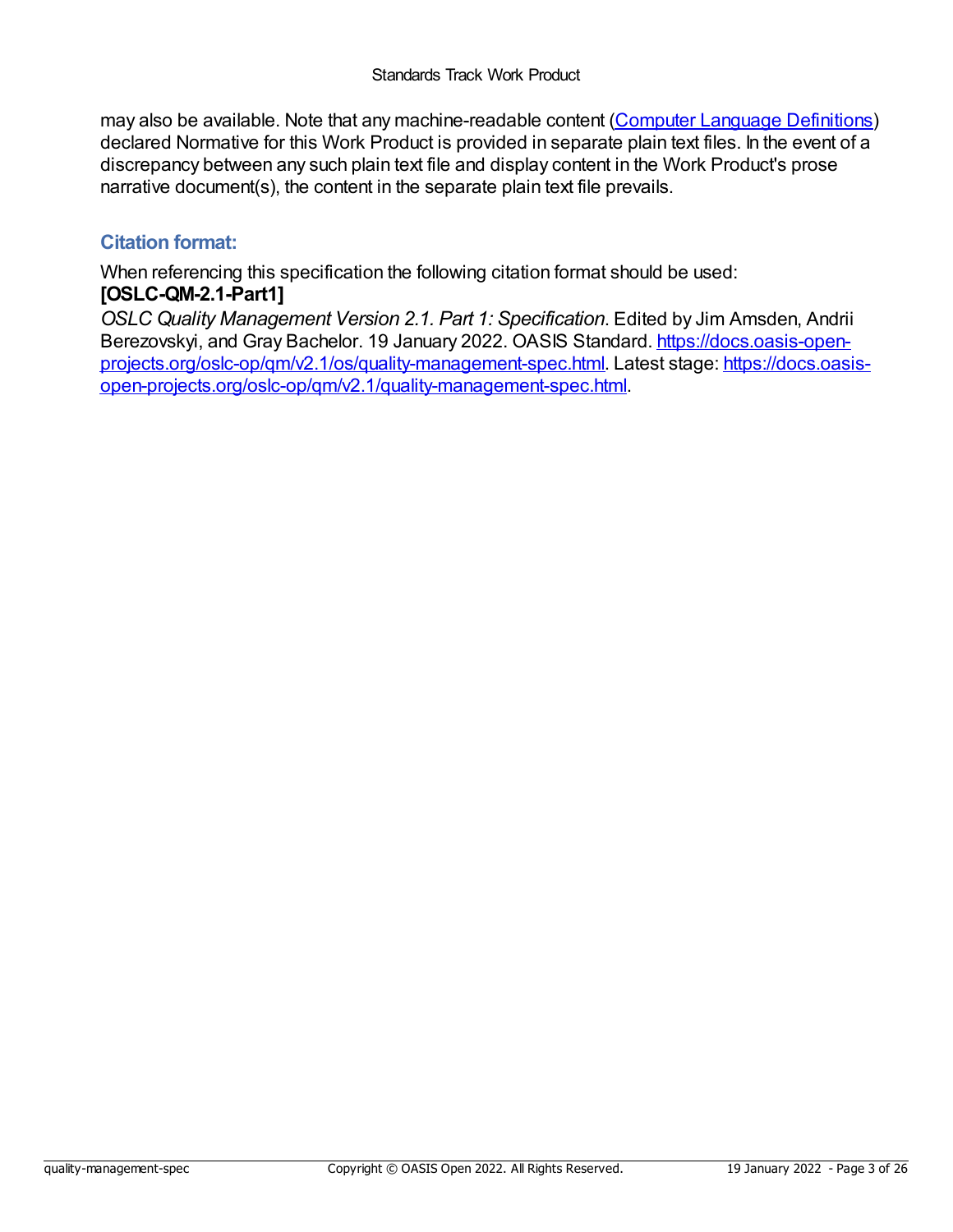## **Notices**

Copyright © OASIS Open 2022. All Rights Reserved.

All capitalized terms in the following text have the meanings assigned to them in the OASIS Intellectual Property Rights [Policy](https://www.oasis-open.org/policies-guidelines/ipr/) (the "OASIS IPR Policy"). The full **Policy** may be found at the OASIS website.

This specification is published under the Attribution 4.0 [International](https://creativecommons.org/licenses/by/4.0/legalcode) (CC BY 4.0). Portions of this specification are also provided under the Apache [License](https://www.apache.org/licenses/LICENSE-2.0) 2.0.

All [contributions](https://www.oasis-open.org/policies-guidelines/open-projects-process#individual-cla-exhibit) made to this project have been made under the **OASIS Contributor License** Agreement (CLA).

For information on whether any patents have been disclosed that may be essential to implementing this [specification,](https://github.com/oasis-open-projects/administration/blob/master/IPR_STATEMENTS.md#open-services-for-lifecycle-collaboration-oslc-open-project) and any offers of patent licensing terms, please refer to the Open Projects IPR Statements page.

This document and translations of it may be copied and furnished to others, and derivative works that comment on or otherwise explain it or assist in its implementation may be prepared, copied, published, and distributed, in whole or in part, without restriction of any kind, provided that the above copyright notice and this section are included on all such copies and derivative works. However, this document itself may not be modified in any way, including by removing the copyright notice or references to OASIS, except as needed for the purpose of developing any document or deliverable produced by an OASIS Open Project or OASIS Technical Committee (in which case the rules applicable to copyrights, as set forth in the OASIS IPR Policy, must be followed) or as required to translate it into languages other than English.

The limited permissions granted above are perpetual and will not be revoked by OASIS or its successors or assigns.

This document and the information contained herein is provided on an "AS IS" basis and OASIS DISCLAIMS ALL WARRANTIES, EXPRESS OR IMPLIED, INCLUDING BUT NOT LIMITED TO ANYWARRANTYTHAT THE USE OF THE INFORMATION HEREIN WILL NOT INFRINGE ANY OWNERSHIP RIGHTS OR ANYIMPLIED WARRANTIES OF MERCHANTABILITYOR FITNESS FOR A PARTICULAR PURPOSE.

OASIS requests that anyOASIS Party or any other party that believes it has patent claims that would necessarily be infringed by implementations of this OASIS Project Specification or OASIS Standard, to notify the OASIS TC Administrator and provide an indication of its willingness to grant patent licenses to such patent claims in a manner consistent with the IPR Mode of the OASIS Technical Committee that produced this specification.

OASIS invites any party to contact the OASIS TC Administrator if it is aware of a claim of ownership of any patent claims that would necessarily be infringed by implementations of this specification by a patent holder that is not willing to provide a license to such patent claims in a manner consistent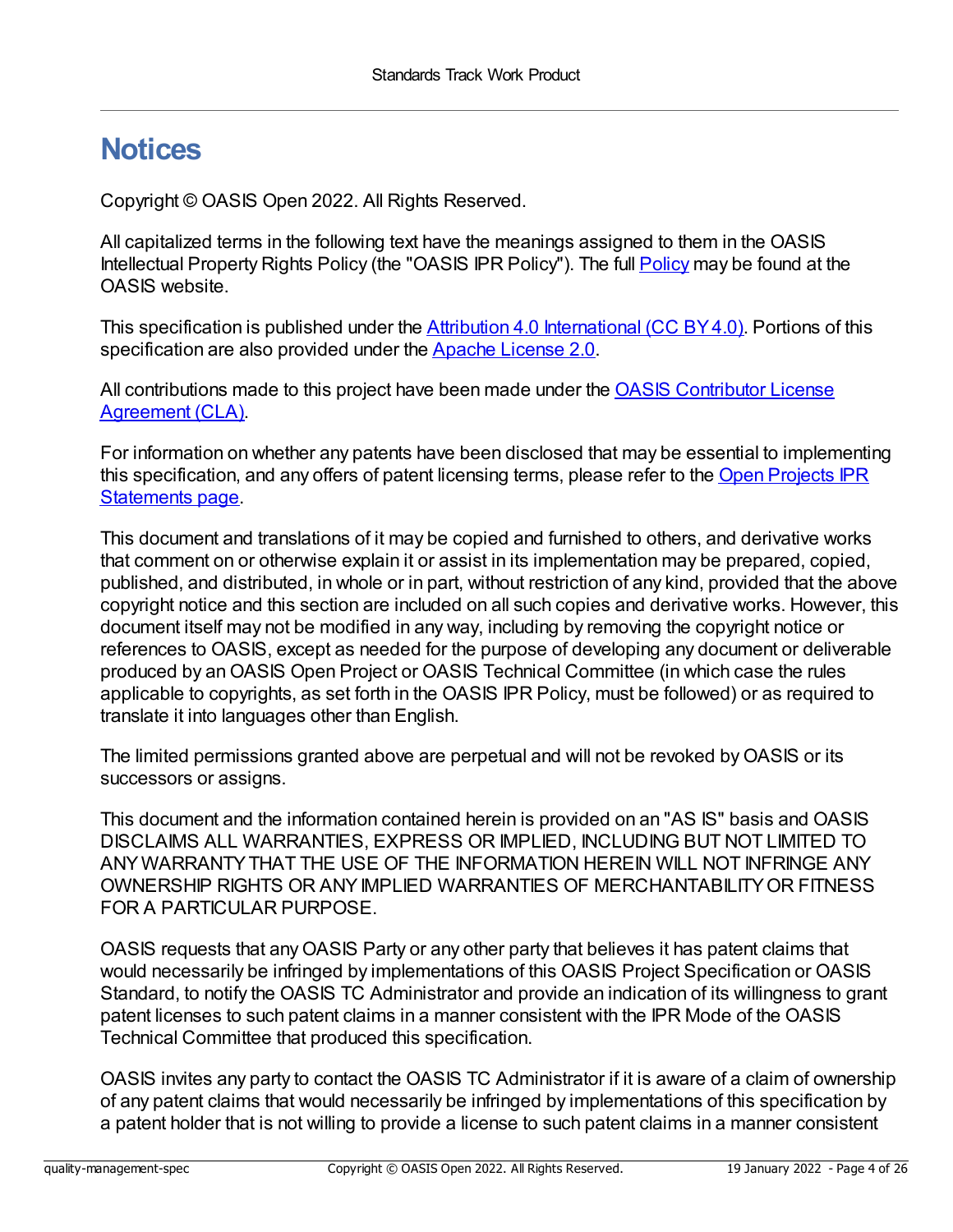with the IPR Mode of the OASIS Open Project that produced this specification. OASIS may include such claims on its website, but disclaims any obligation to do so.

OASIS takes no position regarding the validity or scope of any intellectual property or other rights that might be claimed to pertain to the implementation or use of the technology described in this document or the extent to which any license under such rights might or might not be available; neither does it represent that it has made any effort to identify any such rights. Information on OASIS' procedures with respect to rights in any document or deliverable produced by an OASIS Technical Committee can be found on the OASIS website. Copies of claims of rights made available for publication and any assurances of licenses to be made available, or the result of an attempt made to obtain a general license or permission for the use of such proprietary rights by implementers or users of this OASIS Open Project Specification or OASIS Standard, can be obtained from the OASIS TC Administrator. OASIS makes no representation that any information or list of intellectual property rights will at any time be complete, or that any claims in such list are, in fact, Essential Claims.

The name "[OASIS](https://www.oasis-open.org)" is a trademark of **OASIS**, the owner and developer of this specification, and should be used only to refer to the organization and its official outputs. OASIS welcomes reference to, and implementation and use of, specifications, while reserving the right to enforce its marks against misleading uses. Please see <https://www.oasis-open.org/policies-guidelines/trademark/> for above guidance.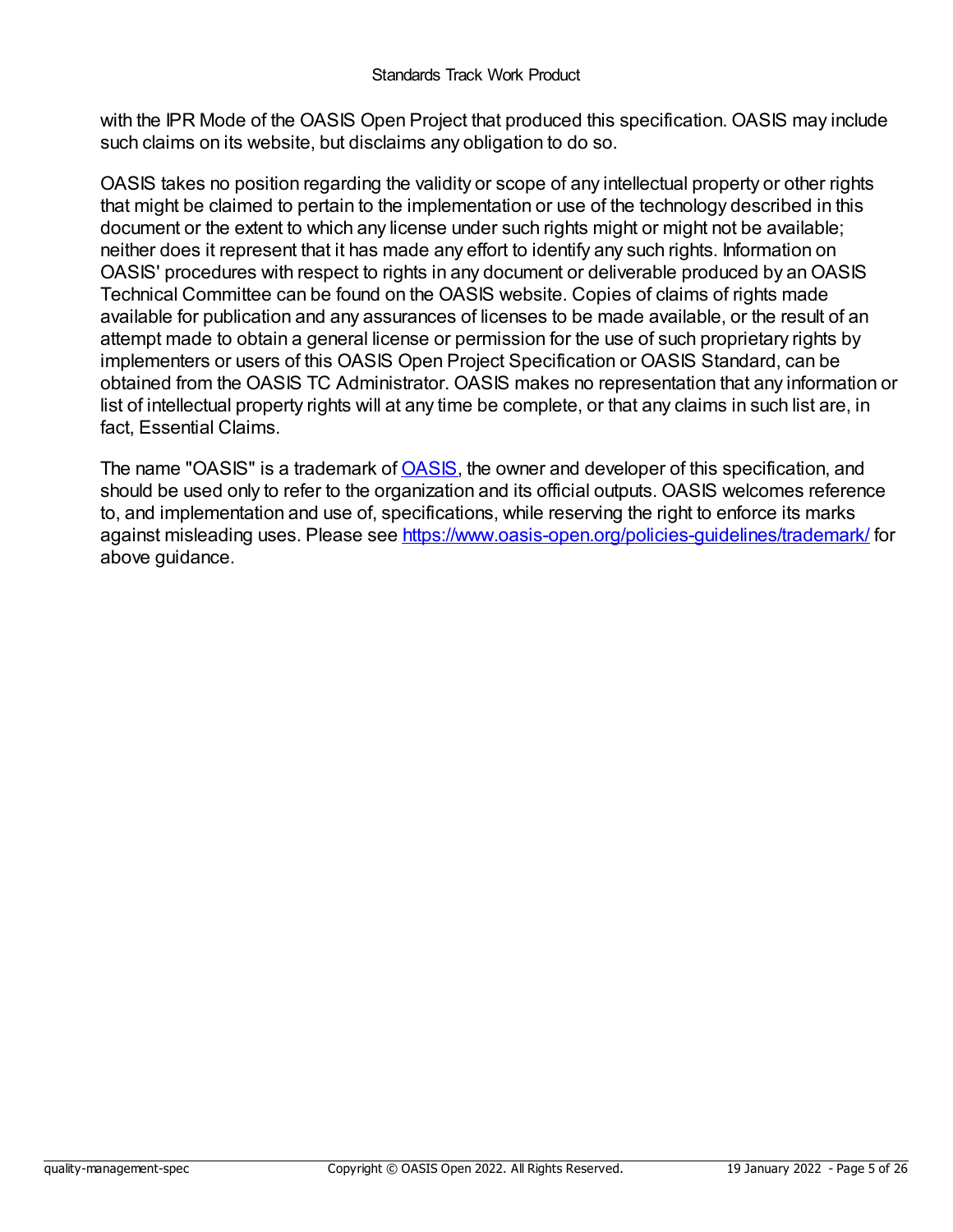## **Table of Contents**

- 1. [Introduction](#page-7-0)
	- 1.1 [Overview](#page-6-0)
	- 1.2 [Terminology](#page-7-1)
	- 1.3 [References](#page-8-0)
		- 1.3.1 Normative [references](#page-8-1)
		- 1.3.2 [Informative](#page-8-2) references
- 2. [Requirements](#page-12-0)
	- 2.1 Base [Requirements](#page-11-0)
	- 2.2 [Specification](#page-11-1) Versioning
	- 2.3 [Namespaces](#page-12-1)
	- 2.4 [Resource](#page-13-0) Formats 2.4.1 Content [Negotiation](#page-13-1)
	- 2.5 [Authentication](#page-13-2)
	- 2.6 Error [Responses](#page-13-3)
	- 2.7 [Pagination](#page-14-0)
	- 2.8 [Requesting](#page-14-1) and Updating Properties
		- 2.8.1 [Requesting](#page-14-2) a Subset of Properties
		- 2.8.2 Updating a Subset of [Properties](#page-14-3)
		- 2.8.3 Updating [Multi-Valued](#page-14-4) Properties
	- 2.9 Labels for [Relationships](#page-15-0)
- 3. [Vocabulary](#page-16-0) Terms and Constraints
- 4. QM Server [Capabilities](#page-17-0)
	- 4.1 [Resource](#page-17-1) Shapes
	- 4.2 Service Provider [Resources](#page-17-2)
	- 4.3 Creation [Factories](#page-17-3)
	- 4.4 Query [Capabilities](#page-17-4)
	- 4.5 [Delegated](#page-18-0) UIs
- 5. [Conformance](#page-20-0)

Appendix A. Version Compatibility with 2.0 [Specifications](#page-23-0)

[Appendix](#page-24-0) B. Change History

Appendix C. [Acknowledgements](#page-25-0)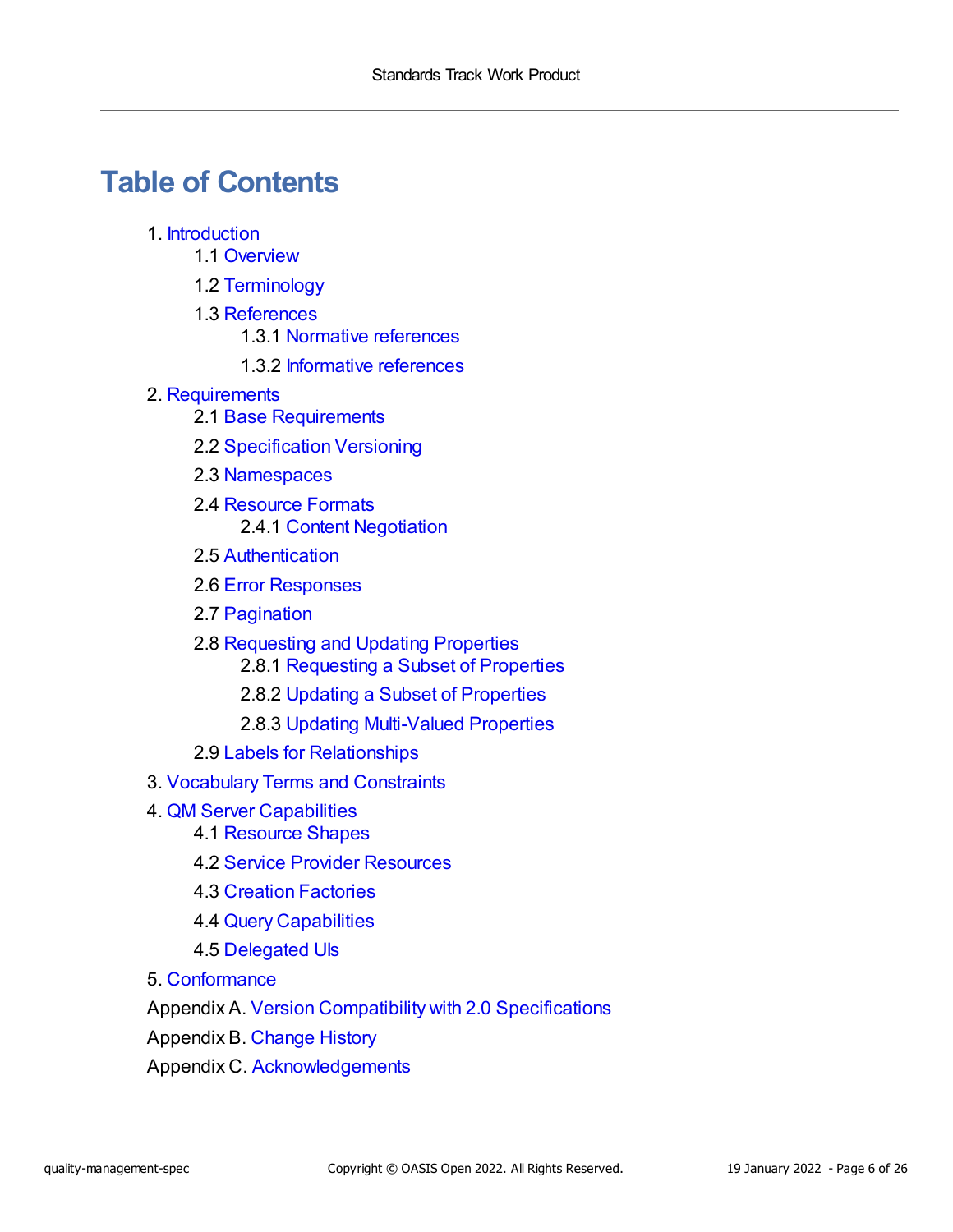## **1. Introduction**

## <span id="page-6-0"></span>**1.1 Overview**

*This section is non-normative.*

This specification builds on the OSLC Core Specification to define the resources and operations supported by an Open Services for Lifecycle Collaboration (OSLC) Quality Management (QM) provider.

Quality Management resources define the test plans, test cases, and test results of the software delivery lifecycle. They represent individual resources along with their relationships to other shared resource types such change requests and requirements. The intent of this specification is to define the set of HTTP-based RESTful interfaces in terms of HTTP methods: GET, POST, PUT and DELETE, HTTP response codes, mime type handling and resource formats. The capabilities of the interface definitions are driven by key integration scenarios and therefore don't represent a complete setup of operations on resources or resource types. The resource formats and operations may not match exactly the native models supported by quality management service providers but are intended to be compatible with them.

A key approach to supporting these scenarios is to delegate operations, as driven by service provider contributed user interfaces, as much as possible and not require a service provider to expose its complete data model and application logic.

## **1.2 Terminology**

Terminology is based on OSLC Core Overview [\[OSLCCore3](#page-7-2)], W3C Linked Data Platform [[LDP\]](#page-8-3), W3C's Architecture of the World Wide Web [\[WEBARCH](#page-9-0)], and Hyper-text Transfer Protocol [[HTTP11](#page-8-4)].

#### **Service Provider**

An implementation of the OSLC Quality Management specifications as a server. OSLC QM clients consume these services

#### **Quality Management Resource**

A resource managed by an OSLC QM service provider. The types of resources defined by this specification are Test Plan, Test Case, Test Script, Test Execution Record, and Test Result.

#### **Client**

An implementation of the OSLC Quality Management specifications as a client. OSLC QM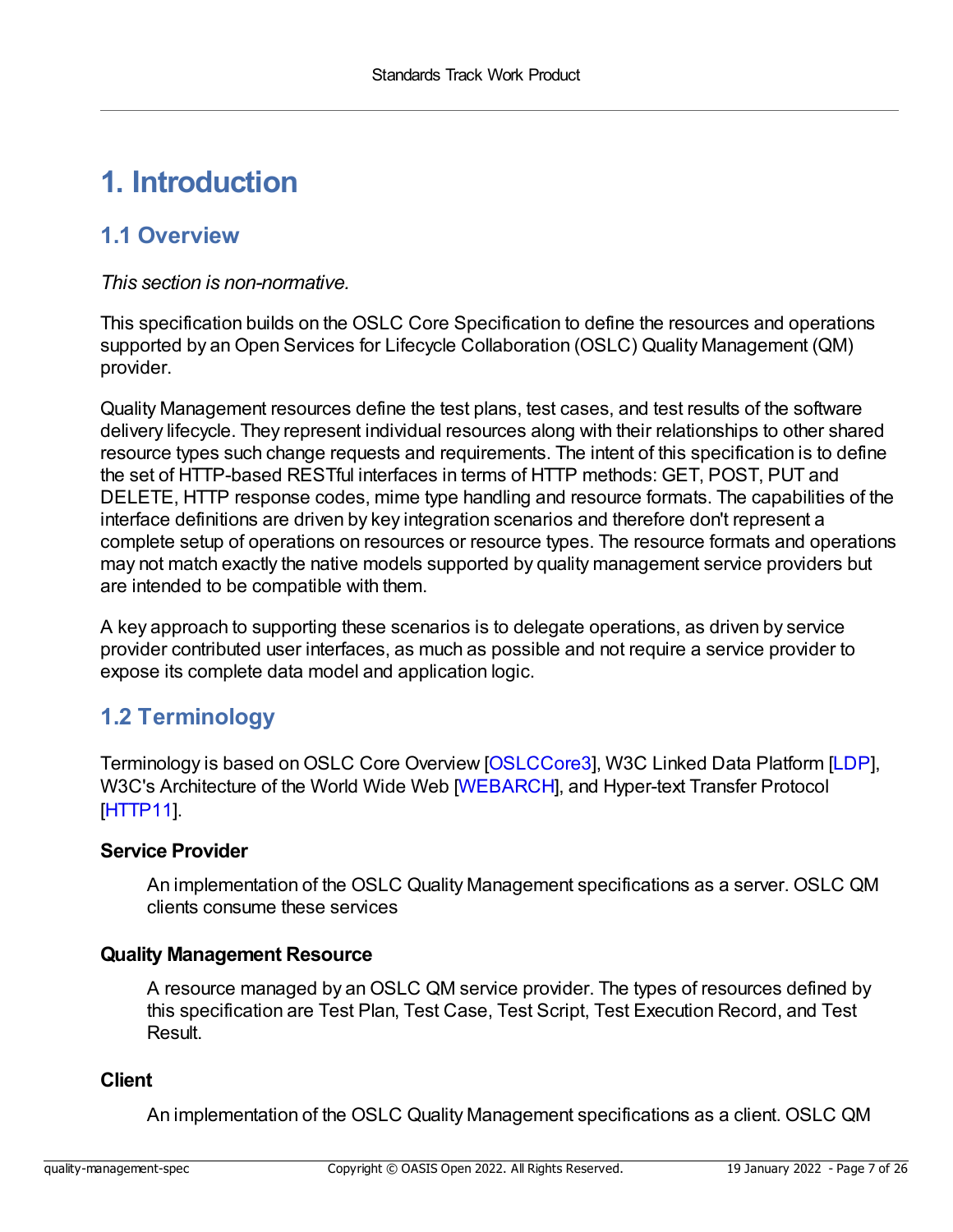<span id="page-7-1"></span><span id="page-7-0"></span>Clients consume services provided by servers

#### **Server**

An implementation of the OSLC Quality Management specifications as a server. OSLC QM clients consume services provided by Servers. The use of the terms Client and Server are intended to distinguish typical consumers and providers of OSLC resources in a distributed environment based on REST. A particular application component could be a client for some OSLC domain services and a server for the same or another domain.

#### **Test Plan Resource**

Defines the overall process and strategy for testing a system

#### **Test Case Resource**

Defines the criteria which determine whether a system exhibits the correct behavior under a specific set of circumstances

#### **Test Script Resource**

Defines a program or list of steps used to conduct a test

#### **Test Execution Record Resource**

Planning for execution of a test

#### **Test Result Resource**

Describes the outcome of attempting to execute a test

#### **1.3 References**

#### **1.3.1 Normative references**

#### <span id="page-7-3"></span>[OSLCCore2]

Dave Johnson; S. Speicher. *OSLC Core [Specification](https://archive.open-services.net/bin/view/Main/OslcCoreSpecification) 2.0*. https://open-services.net/. Finalized. URL: <https://archive.open-services.net/bin/view/Main/OslcCoreSpecification>

#### <span id="page-7-2"></span>[OSLCCore3]

Jim Amsden; S. Speicher. *[OSLC](https://docs.oasis-open.org/oslc-core/oslc-core/v3.0/csprd03/part1-overview/oslc-core-v3.0-csprd03-part1-overview.html) Core 3.0*. OASIS. Committee Specification Public Review Draft. URL: [https://docs.oasis-open.org/oslc-core/oslc-core/v3.0/csprd03/part1-overview/oslc](https://docs.oasis-open.org/oslc-core/oslc-core/v3.0/csprd03/part1-overview/oslc-core-v3.0-csprd03-part1-overview.html)core-v3.0-csprd03-part1-overview.html

#### <span id="page-7-4"></span>[OSLCCoreVocab]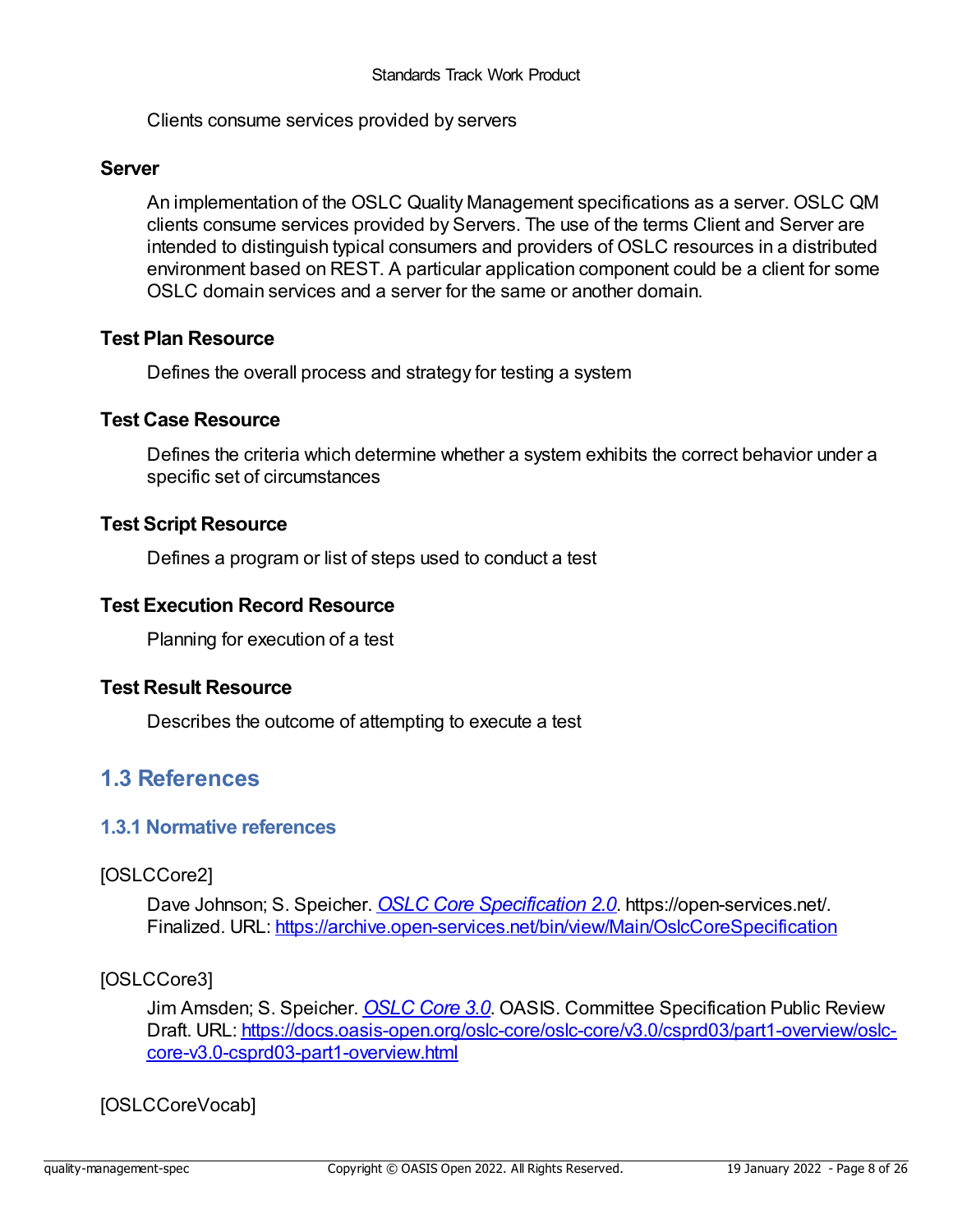<span id="page-8-1"></span><span id="page-8-0"></span>Jim Amsden; S. Padgett; S. Speicher. *OSLC Core [Vocabulary](https://docs.oasis-open.org/oslc-core/oslc-core/v3.0/csprd03/part7-core-vocabulary/oslc-core-v3.0-csprd03-part7-core-vocabulary.html)*. OASIS. Committee Specification Public Review Draft. URL: https://docs.oasis-open.org/oslc-core/oslc[core/v3.0/csprd03/part7-core-vocabulary/oslc-core-v3.0-csprd03-part7-core-vocabulary.html](https://docs.oasis-open.org/oslc-core/oslc-core/v3.0/csprd03/part7-core-vocabulary/oslc-core-v3.0-csprd03-part7-core-vocabulary.html)

#### <span id="page-8-9"></span>[OSLCPreview]

*OSLC Resource [Preview3.0](https://oslc-op.github.io/oslc-specs/specs/core/resource-preview.html)*. OASIS. Working Draft. URL: https://oslc-op.github.io/oslc[specs/specs/core/resource-preview.html](https://oslc-op.github.io/oslc-specs/specs/core/resource-preview.html)

#### <span id="page-8-5"></span>[OSLCQM1]

Paul McMahan. *OSLC Quality [Management](https://archive.open-services.net/bin/view/Main/QmSpecificationV1.html) 1.0 Specification*. https://open-services.net. Finalized. URL: <https://archive.open-services.net/bin/view/Main/QmSpecificationV1.html>

#### <span id="page-8-10"></span>[OSLCShapes]

Arthur Ryman; Jim Amsden. *OSLC [Resource](https://docs.oasis-open.org/oslc-core/oslc-core/v3.0/csprd03/part6-resource-shape/oslc-core-v3.0-csprd03-part6-resource-shape.html) Shape 3.0*. OASIS. Committee Specification Public Review Draft. URL: https://docs.oasis-open.org/oslc-core/oslc[core/v3.0/csprd03/part6-resource-shape/oslc-core-v3.0-csprd03-part6-resource-shape.html](https://docs.oasis-open.org/oslc-core/oslc-core/v3.0/csprd03/part6-resource-shape/oslc-core-v3.0-csprd03-part6-resource-shape.html)

#### <span id="page-8-7"></span>[OpenIDConnect]

*OpenID [Connect](http://openid.net/connect/)*. openid.net. URL: <http://openid.net/connect/>

#### <span id="page-8-2"></span>**1.3.2 Informative references**

#### <span id="page-8-4"></span>[HTTP11]

R. Fielding, Ed.; J. Reschke, Ed.. *Hypertext Transfer Protocol [\(HTTP/1.1\):](https://httpwg.org/specs/rfc7230.html) Message Syntax and Routing*. IETF, June 2014. Proposed Standard. URL: <https://httpwg.org/specs/rfc7230.html>

#### <span id="page-8-3"></span>[LDP]

Steve Speicher; John Arwe; Ashok Malhotra. *Linked Data [Platform](https://www.w3.org/TR/ldp/) 1.0*. W3C, 26 February 2015. W3C Recommendation. URL: <https://www.w3.org/TR/ldp/>

#### <span id="page-8-8"></span>[LDPPatch]

*Linked Data Patch [Format](http://www.w3.org/TR/ldpatch/)*. http://www.w3.org/. Working Group Note. URL: <http://www.w3.org/TR/ldpatch/>

#### <span id="page-8-6"></span>[OSLCCM20]

Steve Speicher. *Open Services for Lifecycle Collaboration Change Management Specification Version 2.0*. [https://open-services.net.](https://archive.open-services.net/bin/view/Main/CmSpecificationV2) Finalized. URL: https://archive.open[services.net/bin/view/Main/CmSpecificationV2](https://archive.open-services.net/bin/view/Main/CmSpecificationV2)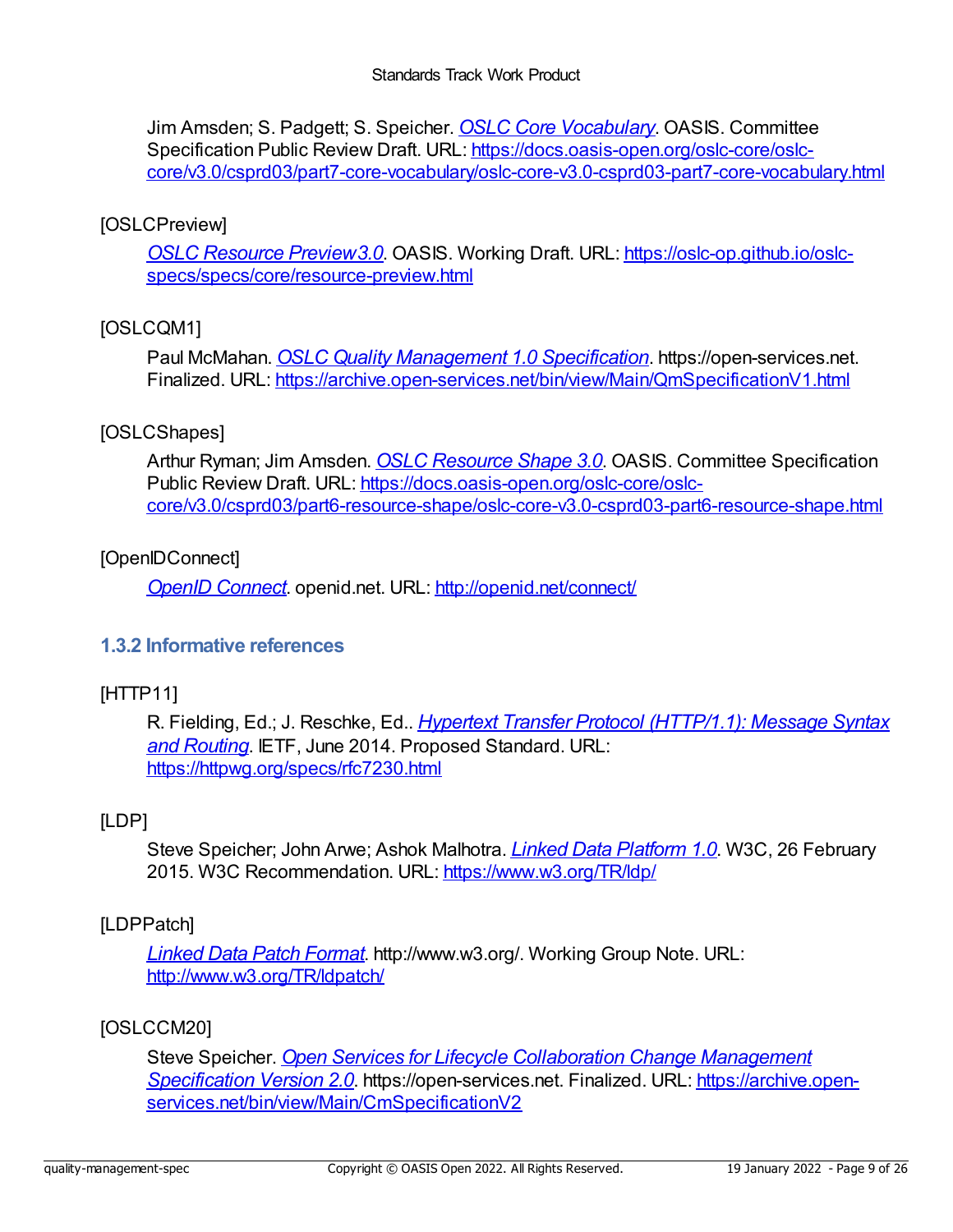#### <span id="page-9-1"></span>[OSLCQM2]

Paul McMahan. *OSLC Quality [Management](https://archive.open-services.net/bin/view/Main/QmSpecificationV2.html) Specification Version 2.0*. https://openservices.net/. Finalized. URL: https://archive.open[services.net/bin/view/Main/QmSpecificationV2.html](https://archive.open-services.net/bin/view/Main/QmSpecificationV2.html)

#### <span id="page-9-2"></span>[OSLCRM20]

IanGreen. *Open Services for Lifecycle Collaboration Requirements Management Specification Version 2.0*. [https://open-services.net.](https://archive.open-services.net/bin/view/Main/RmSpecificationV2) Finalized. URL: https://archive.open[services.net/bin/view/Main/RmSpecificationV2](https://archive.open-services.net/bin/view/Main/RmSpecificationV2)

#### <span id="page-9-0"></span>[WEBARCH]

Ian Jacobs; Norman Walsh. *[Architecture](https://www.w3.org/TR/webarch/) of the World Wide Web, Volume One*. W3C, 15 December 2004. W3C Recommendation. URL: <https://www.w3.org/TR/webarch/>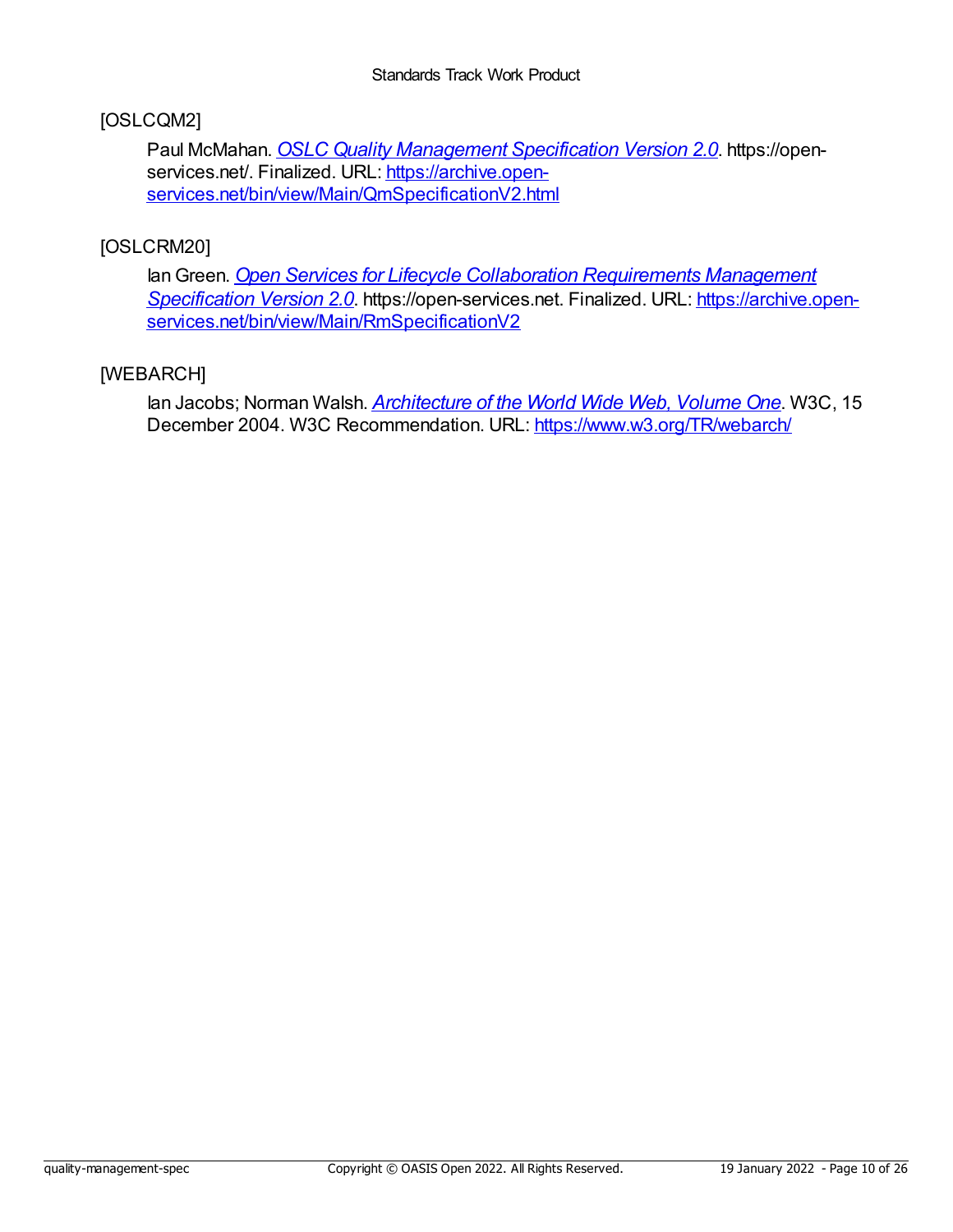## **2. Requirements**

The following sub-sections define the mandatory and optional requirements for an OSLC Quality Management (OSLC QM) server.

## **2.1 Base Requirements**

<span id="page-10-0"></span>This specification is based on [\[OSLCCore3](#page-7-2)]. OSLC QM servers **MUST** be compliant with both the core specification, **MUST** follow all the mandatory requirements in the normative sections of this specification, and **SHOULD**follow all the guidelines and recommendations in both these specifications. [qm-1]

<span id="page-10-1"></span>An OSLC QM server **MUST** implement the domain vocabulary defined in OSLC Quality [Management](https://docs.oasis-open-projects.org/oslc-op/qm/v2.1/os/quality-management-vocab.html) Version 2.1. Part 2: Vocabulary [qm-2]

The following table summarizes the requirements from OSLC Core Specification as well as some additional requirements specific to the QM domain. Note that this specification further restricts some of the requirements for OSLC Core Specification. See subsequent sections in this specification or the OSLC Core Specification to get further details on each of these requirements.

<span id="page-10-8"></span><span id="page-10-7"></span><span id="page-10-6"></span><span id="page-10-5"></span><span id="page-10-4"></span><span id="page-10-3"></span><span id="page-10-2"></span>

| <b>Requirement</b>                     | <b>Meaning</b>                                                                                                                                                                |  |
|----------------------------------------|-------------------------------------------------------------------------------------------------------------------------------------------------------------------------------|--|
| Unknown<br>properties and<br>content   | OSLC services MAY ignore unknown content and OSLC clients MUST preserve<br>unknown content [qm-3]                                                                             |  |
| Resource<br>Operations                 | OSLC service MUST support resource operations via standard HTTP operations<br>$\lceil qm-4 \rceil$                                                                            |  |
| Resource<br>Paging                     | OSLC services MAY provide paging for resources but only when specifically<br>requested by client [qm-5]                                                                       |  |
| Partial<br>Resource<br>Representations | OSLC services MUST support request for a subset of a resource's properties via<br>the oslc.properties URL parameter retrieval via HTTP GET [qm-6]                             |  |
| <b>Partial Update</b>                  | OSLC services MAY support partial update of resources using patch semantics<br>and MAY support via HTTP PUT [qm-7]                                                            |  |
| <b>Discovery</b>                       | OSLC servers MUST support OSLC Core 3.0 Discovery, MAY provide a<br>ServiceProviderCatalog and SHOULD provide a ServiceProvider resource for<br>Core v2 compatibility. [qm-8] |  |
| Creation<br>Factories                  | OSLC servers MUST provide LDPC creation factories to enable resource<br>creation of Quality Management resources via HTTP POST [qm-9]                                         |  |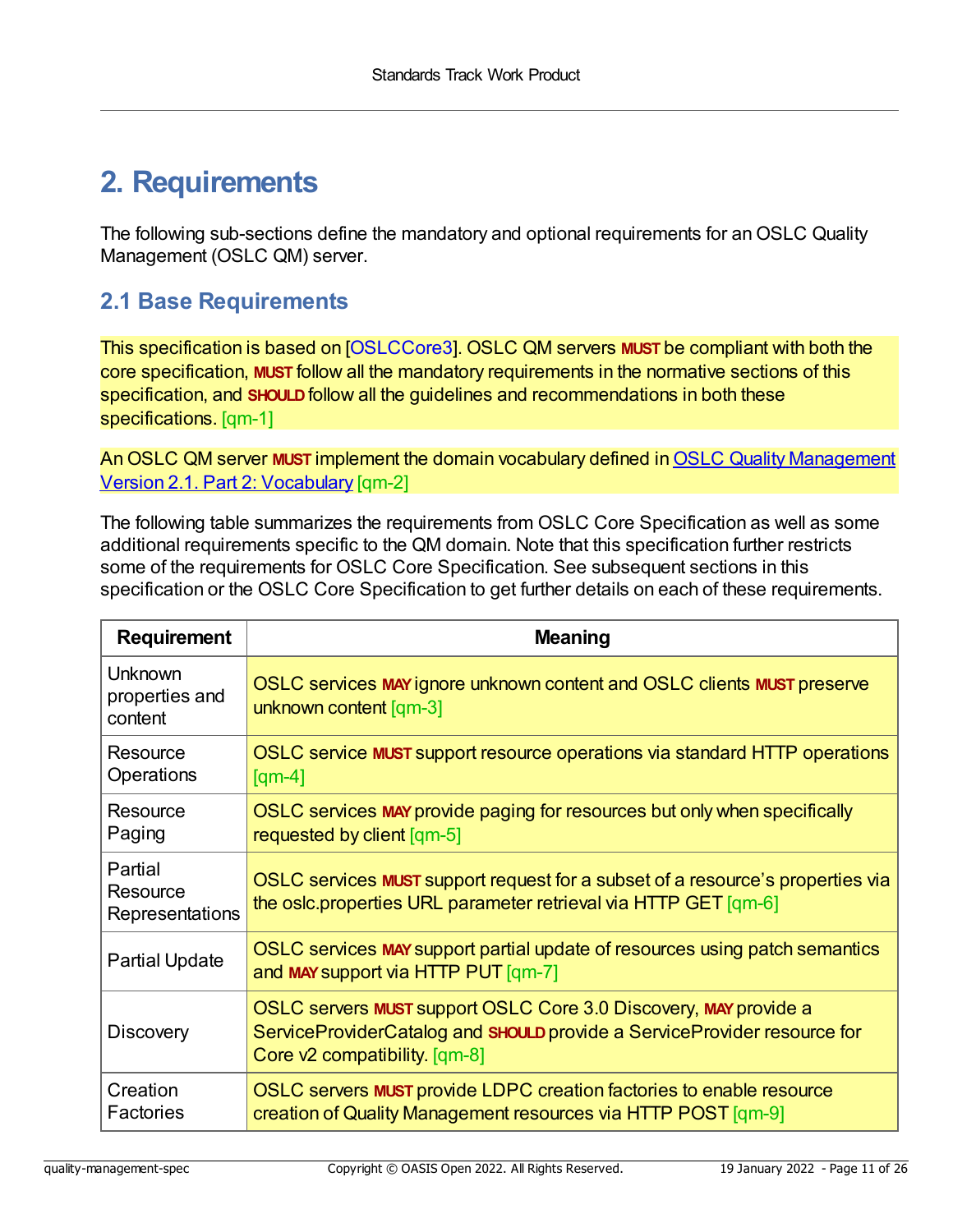<span id="page-11-8"></span><span id="page-11-7"></span><span id="page-11-6"></span><span id="page-11-5"></span><span id="page-11-4"></span><span id="page-11-3"></span><span id="page-11-2"></span><span id="page-11-0"></span>

| <b>Requirement</b>                  | <b>Meaning</b>                                                                                                                                                                                                                                    |  |  |
|-------------------------------------|---------------------------------------------------------------------------------------------------------------------------------------------------------------------------------------------------------------------------------------------------|--|--|
| Query                               | OSLC servers MUST provide query capabilities to enable clients to query for                                                                                                                                                                       |  |  |
| Capabilities                        | resources [qm-10]                                                                                                                                                                                                                                 |  |  |
| <b>Query Syntax</b>                 | OSLC query capabilities MUST support the OSLC Core Query Syntax and MAY<br>use other query syntax $\lceil qm-11 \rceil$                                                                                                                           |  |  |
| Delegated UI<br>Dialogs             | OSLC Services MUST offer delegated UI dialogs (creation and selections)<br>specified via OSLC Core 3.0 Delegated Dialogs and SHOULD include discovery<br>through a ServiceProvider resource for OSLC v2 compatibility [qm-12]                     |  |  |
| <b>Ul Preview</b>                   | OSLC Services SHOULD offer UI previews for resources that may be referenced<br>by other resources specified via OSLC Core 3.0 Preview and SHOULD include<br>discovery through a server resource for OSLC $v2$ compatibility $\lceil qm-13 \rceil$ |  |  |
| <b>HTTP Basic</b>                   | OSLC Services MAY support Basic Auth and should do so only over HTTPS                                                                                                                                                                             |  |  |
| Authentication                      | $[qm-14]$                                                                                                                                                                                                                                         |  |  |
| <b>OAuth</b>                        | OSLC Services SHOULD support OAuth and can indicate the required OAuth                                                                                                                                                                            |  |  |
| Authentication                      | URLs via the ServiceProviderCatalog or ServiceProvider resources [qm-15]                                                                                                                                                                          |  |  |
| Error                               | OSLC Services SHOULD provide error responses using OSLC Core 3.0 defined                                                                                                                                                                          |  |  |
| Responses                           | error formats [qm-16]                                                                                                                                                                                                                             |  |  |
| Turtle                              | OSLC services MUST provide a Turtle representation for HTTP GET requests                                                                                                                                                                          |  |  |
| Representations                     | and SHOULD support Turtle representations on POST and PUT requests. [qm-17]                                                                                                                                                                       |  |  |
| <b>RDF/XML</b><br>Representations   | OSLC services SHOULD provide an RDF/XML representation for HTTP GET<br>requests and SHOULD support RDF/XML representations on POST and PUT<br>requests [qm-18]                                                                                    |  |  |
| <b>XML</b>                          | OSLC services SHOULD provide a XML representation for HTTP GET, POST                                                                                                                                                                              |  |  |
| Representations                     | and PUT requests that conform to the Core 2.0 Guidelines for XML. [qm-19]                                                                                                                                                                         |  |  |
| <b>JSON</b>                         | OSLC services MUST provide JSON-LD representations for HTTP GET, POST                                                                                                                                                                             |  |  |
| Representations                     | and PUT requests that conform to the Core Guidelines for JSON-LD [qm-20]                                                                                                                                                                          |  |  |
| <b>HTML</b>                         | OSLC services SHOULD provide HTML representations for HTTP GET requests                                                                                                                                                                           |  |  |
| Representations                     | $\text{[qm-21]}$                                                                                                                                                                                                                                  |  |  |
| QM 1.0<br>response<br>compatibility | OSLC QM servers MAY use application/x-oslc-qm-* media types in<br>responses for compatibility with [OSLCQM1] [qm-22]                                                                                                                              |  |  |

## <span id="page-11-14"></span><span id="page-11-13"></span><span id="page-11-12"></span><span id="page-11-11"></span><span id="page-11-10"></span><span id="page-11-9"></span><span id="page-11-1"></span>**2.2 Specification Versioning**

This specification follows the specification version guidelines given in*OSLC Core Version 3.0. Part 1: Overview*[\(\[OSLCCore3\],](https://archive.open-services.net/bin/view/Main/QmSpecificationV2.html) section 5). There are no substantive changes from *OSLC Quality Management Specification Version 2.0* [[OSLCQM2](#page-9-1)]. All changes are all upward compatible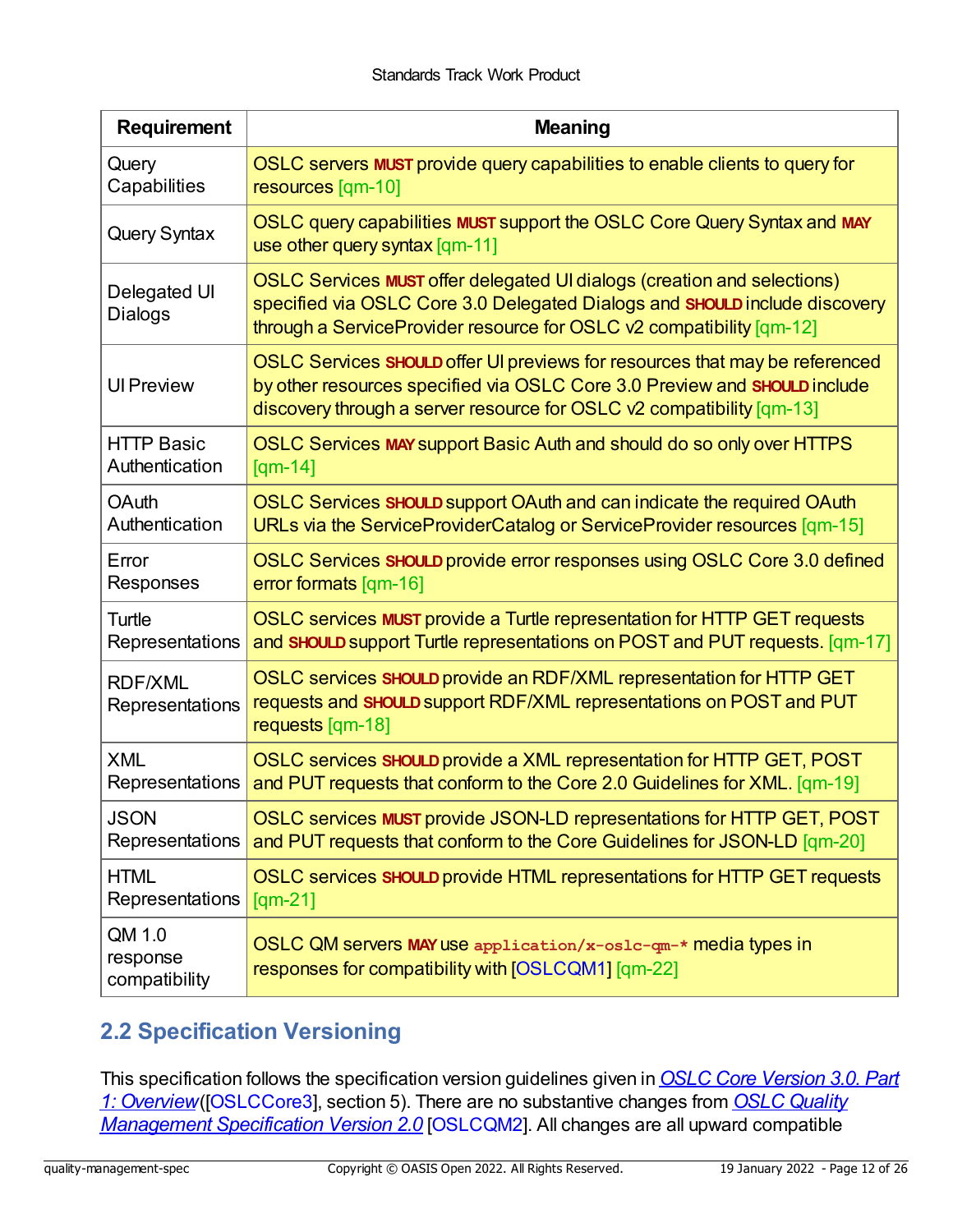<span id="page-12-0"></span>additions and do not introduce incompatibilities with Version 2.0.

### <span id="page-12-1"></span>**2.3 Namespaces**

In addition to the namespace URIs and namespace prefixes **oslc**, **rdf**, **dcterms** and **foaf** defined in the [\[OSLCCore3](#page-7-2)], OSLC QM defines the namespace URI of **http://open-services.net/ns/qm#** with a namespace prefix of **oslc\_qm**.

This specification also uses these namespace prefix definitions:

- oslc cm : http://open-services.net/ns/cm# [\[OSLCCM20](#page-8-6)]
- oslc\_rm : http://open-services.net/ns/rm# [\[OSLCRM20](#page-9-2)]

### **2.4 Resource Formats**

In addition to the requirements for resource representations in [\[OSLCCore3\]](#page-7-2), this section outlines further refinements and restrictions.

For HTTP GET requests on all OSLC QM and OSLC Core defined resource types,

- <span id="page-12-2"></span>QM servers **MUST** provide Turtle and JSON-LD, and **SHOULD**provide RDF/XML and XML representations. The XML and JSON representations **SHOULD**follow the guidelines outlined in the OSLC Core [Representations](http://open-services.net/bin/view/Main/OSLCCoreSpecAppendixRepresentations) Guidance to maintain compatibility with [\[OSLCCore2\]](#page-7-3). [qm-23]
- <span id="page-12-3"></span>QM clients requesting RDF/XML **SHOULD**be prepared for any valid RDF/XML document. QM clients requesting XML **SHOULD**be prepared for representations that follow the guidelines outlined in the OSLC Core [Representations](http://open-services.net/bin/view/Main/OSLCCoreSpecAppendixRepresentations) Guidance. [qm-24]
- <span id="page-12-4"></span>QM servers **SHOULD**support an [X]HTML representation and a user interface (UI) preview as defined by UI Preview Guidance [qm-25]

For HTTP PUT/POST request formats for resource type of TestPlan, TestCase, TestScript, TestExecutionRecord and TestResult :

<span id="page-12-5"></span>QM servers **MUST** accept Turtle and JSON-LD representations and **SHOULD**accept RDF/XML and XML representations. QM servers accepting RDF/XML **SHOULD**be prepared for any valid RDF/XML document. For XML, QM servers **SHOULD**be prepared for representations that follow the guidelines outlined in the OSLC Core [Representations](http://open-services.net/bin/view/Main/OSLCCoreSpecAppendixRepresentations) Guidance. [qm-26]

For HTTP GET response formats for Query requests,

<span id="page-12-6"></span>QM servers **MUST** provide Turtle and JSON-LD, **SHOULD**provide RDF/XML, XML, and **MAY**provide Atom Syndication Format XML representations. [qm-27]

When QM clients request:

<span id="page-12-7"></span>**text/turtle** QM servers **MUST** respond with Turtle representation. [qm-28]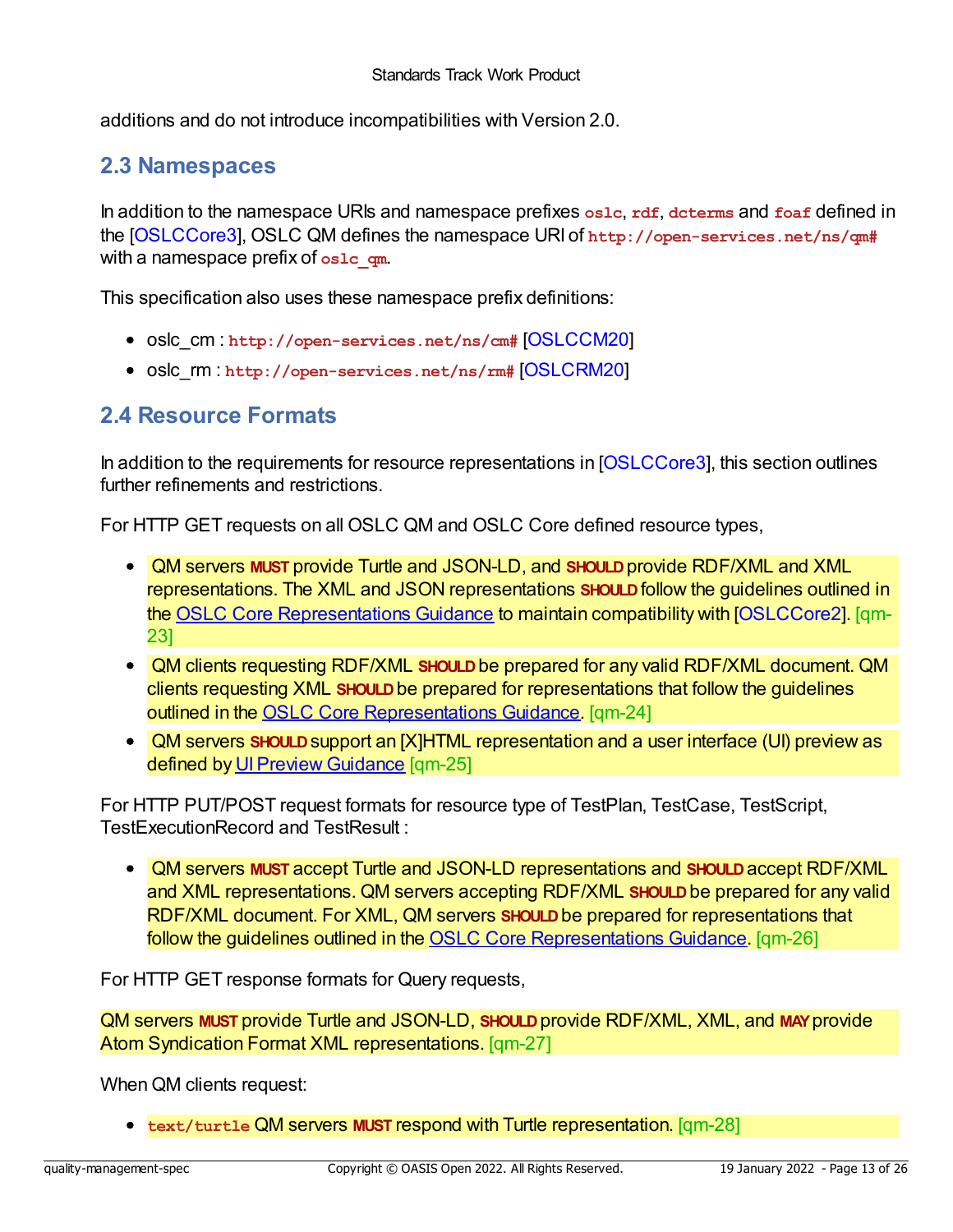- <span id="page-13-4"></span><span id="page-13-0"></span>**application/ld+json** QM servers **MUST** respond with JSON-LD representation. [qm-29]
- <span id="page-13-5"></span>**application/rdf+xml QM servers SHOULD** respond with RDF/XML representation without restrictions. [qm-30]
- <span id="page-13-6"></span>**•** application/xml QM servers **SHOULD** respond with OSLC-defined abbreviated XML representation as defined in the OSLC Core [Representations](http://open-services.net/bin/view/Main/OSLCCoreSpecAppendixRepresentations) Guidance [qm-31]
- <span id="page-13-7"></span>**application/atom+xml** QM servers **MAY**support Atom Syndication Format XML representation as defined in the OSLC Core [Representations](http://open-services.net/bin/view/Main/OSLCCoreSpecAppendixRepresentations) Guidance to maintain integrations with the legacy applications. [qm-32]
- <span id="page-13-8"></span>The Atom Syndication Format XML representation **SHOULD**use RDF/XML representation without restrictions for the **atom:content** entries representing the resource representations. [qm-33]

See Query Capabilities for additional information when Resource Shapes affect representation.

#### <span id="page-13-1"></span>**2.4.1 Content Negotiation**

[[OSLCCore3\]](#page-7-2) specifies RDF representations (and specifically Turtle and JSON-LD) as a convention that all OSLC server implementations minimally provide and accept. OSLC QM server implementations are strongly encouraged to adopt this convention. Future versions of this specification are expected to require RDF representations for all operations and relax requirements for specialized XML representations.

**XML Representation** - identified by the **application/xml** content type. Format representation rules are outlined in Core OSLC Core [Resource](http://open-services.net/bin/view/Main/OSLCCoreSpecAppendixRepresentations) Formats section

**RDF/XML Representation** - identified by the **application/rdf+xml** content type. No additional guidance is given.

**JSON-LD Representation** - identified by the **application/ld+json** content type. Format representation rules are specified in [JSON-LD](http://www.w3.org/TR/json-ld/) 1.0.

**AtomSyndication Format XML Representation** - identified by the **application/atom+xml** content type. Format [representation](http://open-services.net/bin/view/Main/OSLCCoreSpecAppendixRepresentations) rules are outlined in Core OSLC Core Resource Formats section.

### <span id="page-13-2"></span>**2.5 Authentication**

<span id="page-13-9"></span>[[OSLCCore3\]](#page-7-2) specifies the recommended OSLC authentication mechanisms. In addition to the OSLC Core authentication requirements, OSLC QM services providers **SHOULD**support [[OpenIDConnect\]](#page-8-7). [qm-34]

### <span id="page-13-3"></span>**2.6 Error Responses**

[[OSLCCore3\]](#page-7-2) specifies the OSLC Core error responses. OSLC QM puts no additional constraints on error responses.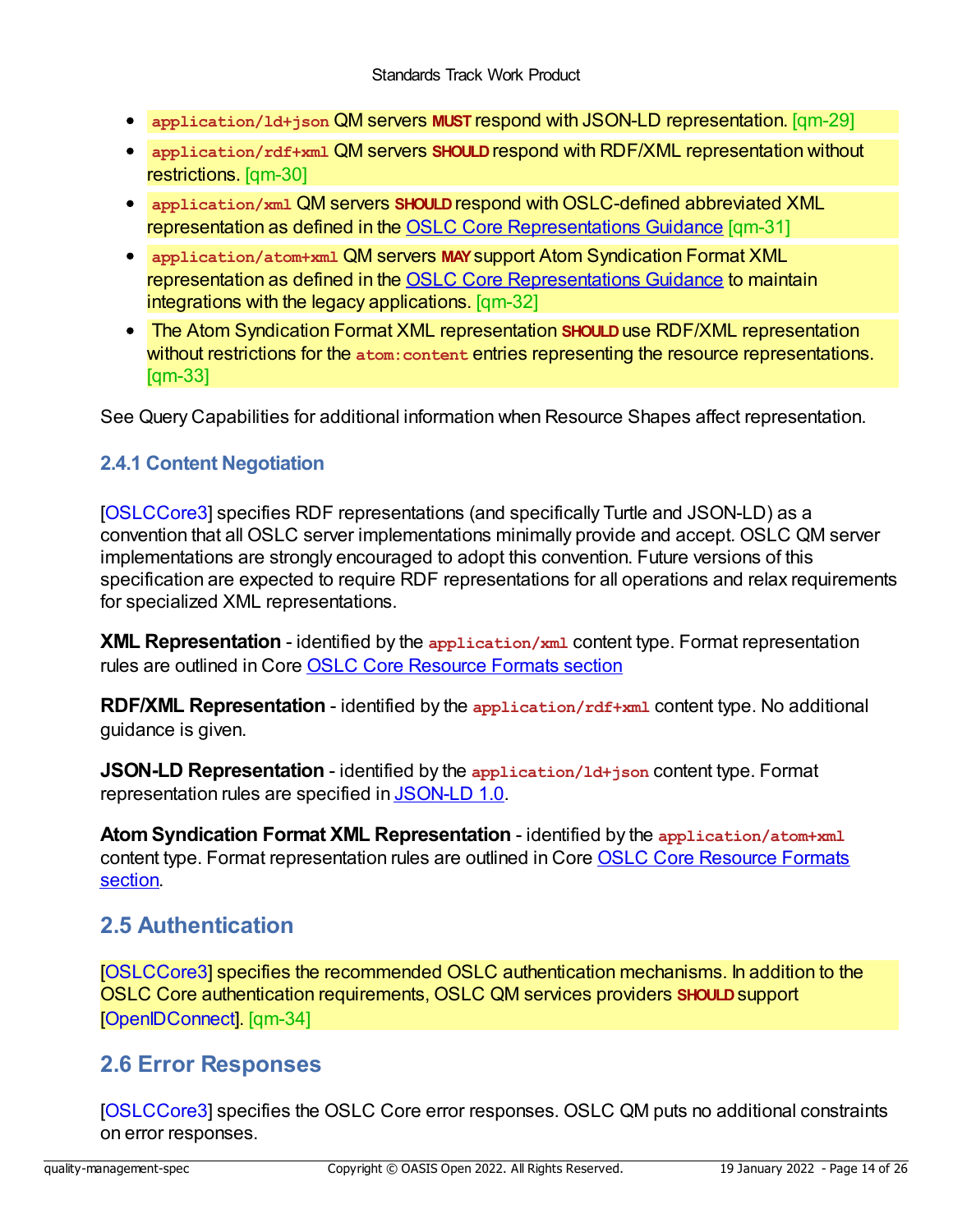## <span id="page-14-0"></span>**2.7 Pagination**

<span id="page-14-5"></span>OSLC QM servers **SHOULD**support pagination of query results and **MAY**support pagination of a single resource's properties as defined by [\[OSLCCore3](#page-7-2)]. [qm-35]

### <span id="page-14-1"></span>**2.8 Requesting and Updating Properties**

#### <span id="page-14-2"></span>**2.8.1 Requesting a Subset of Properties**

<span id="page-14-6"></span>A client **MAY**request a subset of a resource's properties as well as properties from a referenced resource. In order to support this behavior a server **MUST** support the **oslc.properties** and **oslc.prefix** URL parameter on a HTTP GET request on individual resource request or a collection of resources by query. If the **oslc.properties** parameter is omitted on the request, then all resource properties **MUST** be provided in the response. [qm-36]

#### <span id="page-14-3"></span>**2.8.2 Updating a Subset of Properties**

<span id="page-14-7"></span>A client **MAY**request that a subset of a resource's properties be updated by using the [\[LDPPatch](#page-8-8)] **PATCH** method. [qm-37]

<span id="page-14-8"></span>For compatibility with [\[OSLCCore2](#page-7-3)], QM servers **MAY**also support partial update by identifying those properties to be modified using the **oslc.properties** URL parameter on a HTTP PUT request. [qm-38]

<span id="page-14-9"></span>If the parameter **oslc.properties** contains a valid resource property on the request that is not provided in the content, the server **MUST** set the resource's property to a null or empty value. If the parameter **oslc.properties** contains an invalid resource property, then a **409 Conflict MUST** be returned. [qm-39]

#### <span id="page-14-4"></span>**2.8.3 Updating Multi-Valued Properties**

<span id="page-14-10"></span>For multi-valued properties that contain a large number of values, it may be difficult and inefficient to add or remove property values. OSLC QM servers **SHOULD**provide support for a partial update of the multi-valued properties as defined byOSLC Core Partial [Update](http://open-services.net/bin/view/Main/OslcCorePartialUpdate). [qm-40]

### **2.9 Labels for Relationships**

*This section is non-normative.*

QM resource relationships to other resources are represented by RDF properties. Instances of a relationship - often called links - are RDF triples with a subject URI, a predicate that is the property, and a value (or object) that is the URI of target resource. When a link is to be presented in a user interface, it may be helpful to display an informative and useful textual label instead of or in addition to the URI of the predicate and or object. There are three items that clients could display: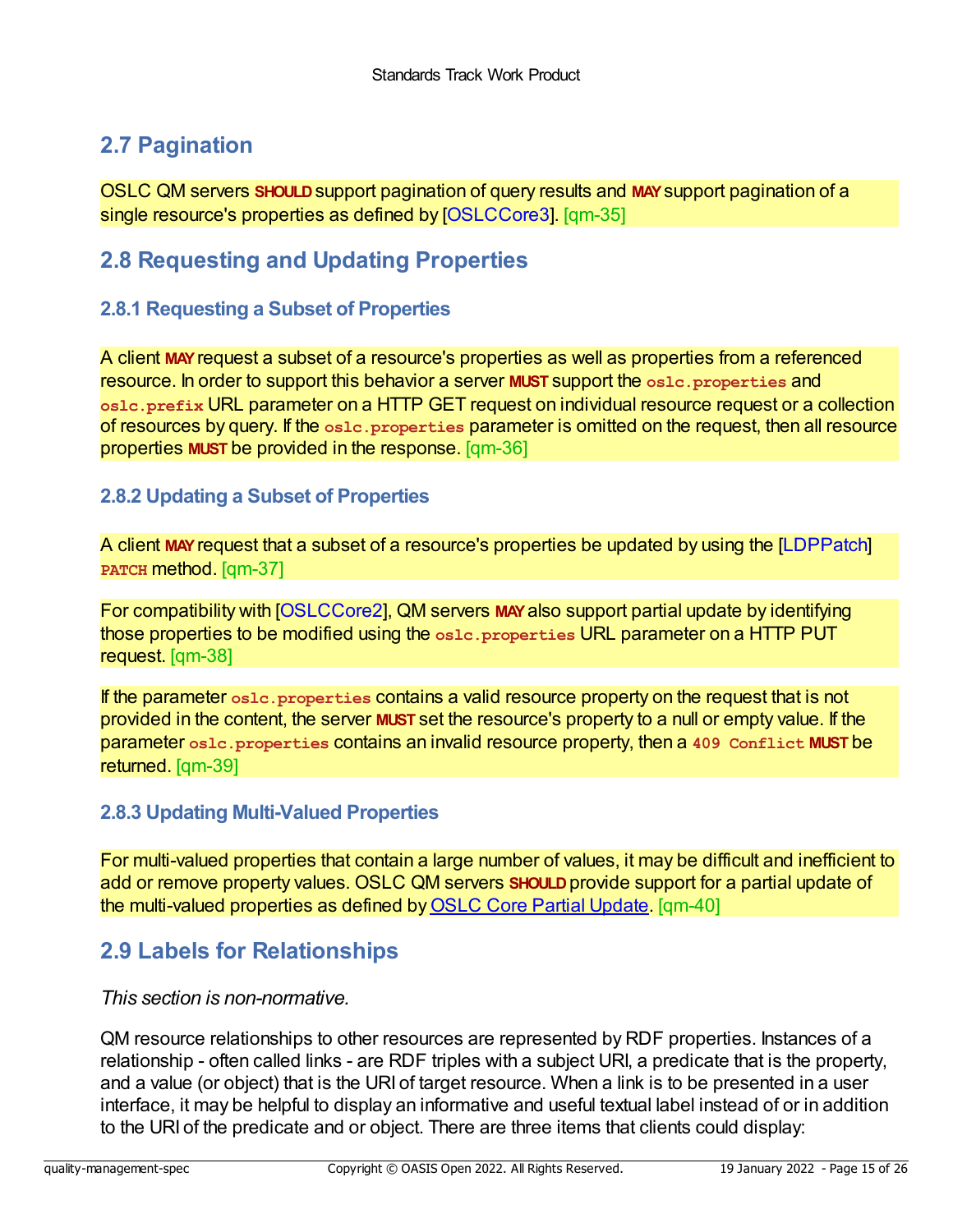- <span id="page-15-0"></span>**The property**: OSLC recommends using the rdfs:label property of the rdf:Property from the vocabulary to display the property.
- **The value, or object of the triple**: OSLC recommends using OSLC resource preview [[OSLCPreview](#page-8-9)] to obtain an appropriate icon and label, and possibly a small and/or large dialog for displaying the object.
- **The link**: The link is a combination of the subject, predicate and object of the triple (RDF statement or assertion). In the case where the link requires a unique label that is not available from the target resource, only then OSLC servers may support a dcterms: title on a reified statement to provide a label for a link that describes the assertion itself.

Turtle example using a reified statement:

```
EXAMPLE 1
@prefix ns0: <http://open-services.net/ns/qm#> .
@prefix rdf: <http://www.w3.org/1999/02/22-rdf-syntax-ns#> .
@prefix dcterms: <http://purl.org/dc/terms/> .
<http://example.com/tests/4321>
  a <http://open-services.net/ns/qm#TestCase> ;
  ns0:uses <http://anotherexample.com/testscript/123> .
<http://njh.me/#link1>
  a rdf:Statement ;
  rdf:subject <http://example.com//4321> ;
  rdf:predicate ns0:uses ;
  rdf:object <http://anotherexample.com/testscript/123> ;
  dcterms:title "Test Script 123: " .
```
JSON-LD example using reified statement:

```
EXAMPLE 2
{
 "@context": {
   "dcterms": "http://purl.org/dc/terms/",
   "rdf": "http://www.w3.org/1999/02/22-rdf-syntax-ns#",
   "oslc": "http://open-services.net/ns/core#",
   "oslc_qm": "http://open-services.net/ns/qm#"
  },
 "@id": "http://example.com/testscripts/4321",
 "@type": "oslc_qm:TestScript",
 "oslc_cm:relatedChangeRequest": {
   "@id": "http://anotherexample.com/defects/123",
   "dcterms:title": "Defect 123: Problems during install"
  }
}
```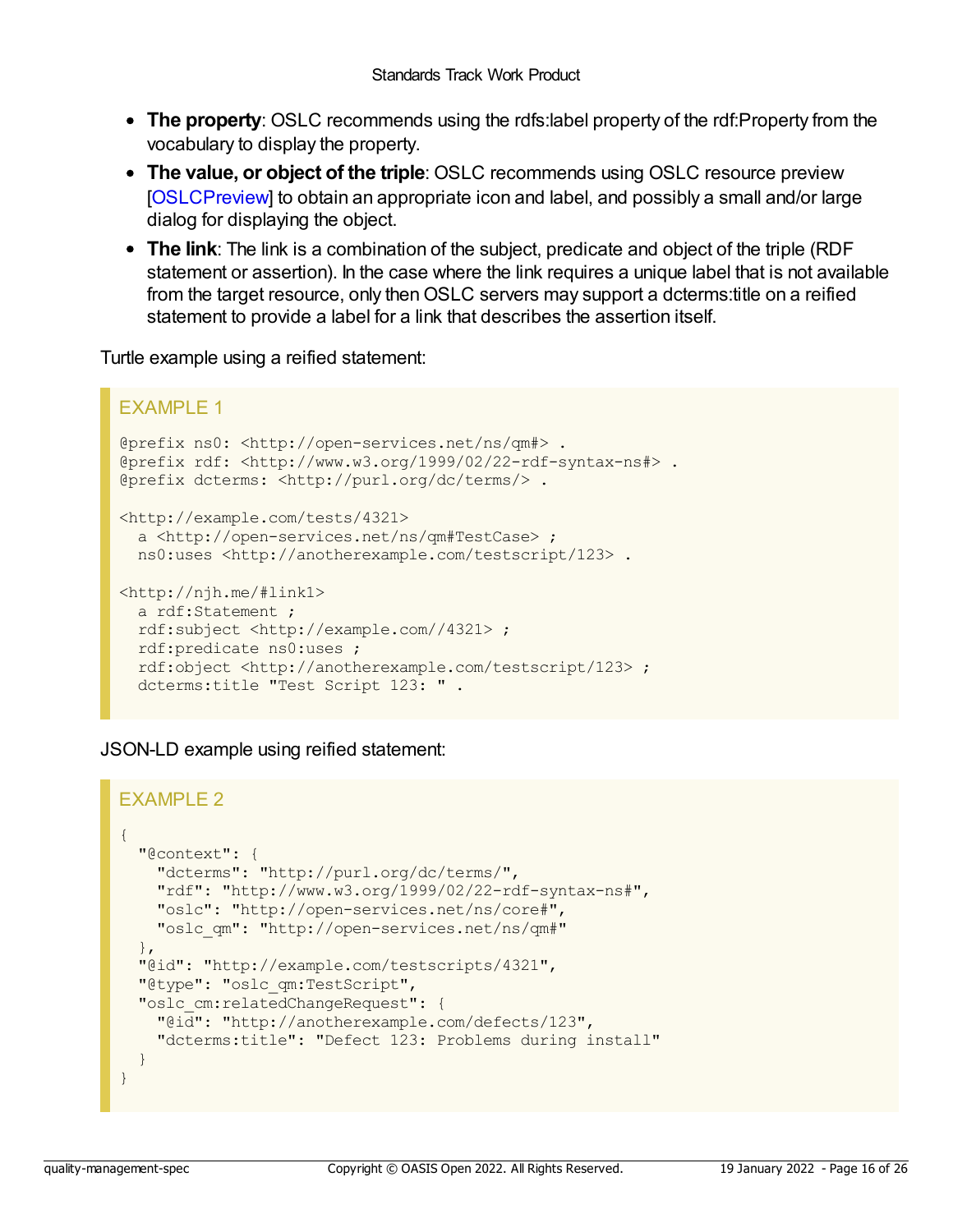## <span id="page-16-0"></span>**3. Vocabulary Terms and Constraints**

OSLC QM [Resources](https://docs.oasis-open-projects.org/oslc-op/qm/v2.1/os/quality-management-vocab.html) 2.1 Defines the vocabulary terms and constraints for OSLC Quality Management resources. These terms and constraints are specified according to [[OSLCCoreVocab](#page-7-4)].

The intent is to define resources needed to support common integration scenarios and not to provide a comprehensive definition of QM resources like Test Case. The resource formats may not match exactly the native models supported by quality management service providers, but are intended to be compatible with them. The approach to supporting these scenarios is to delegate operations, as driven by service provider contributed user interfaces, as much as possible and not require a service provider to expose its complete data model and application logic.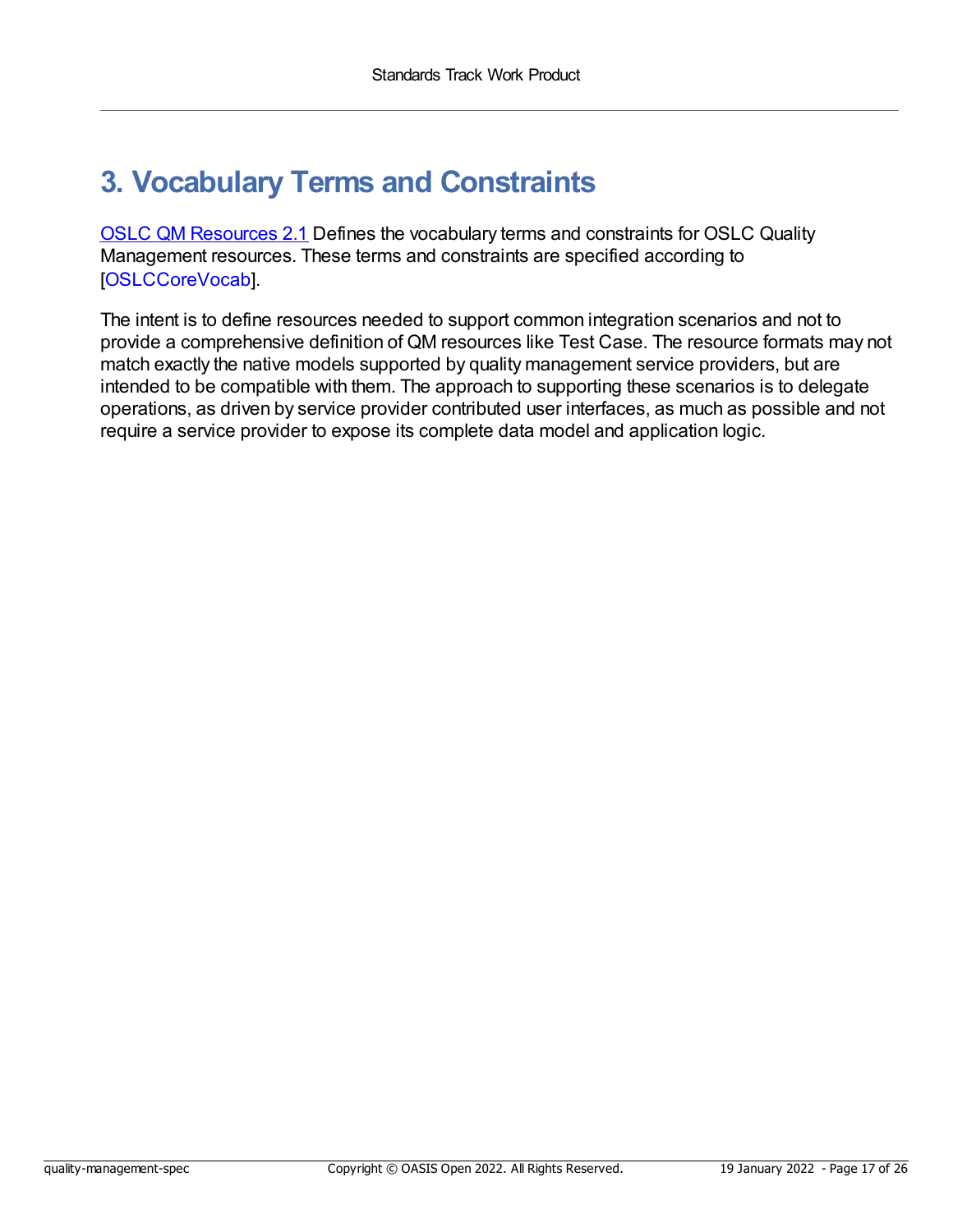## <span id="page-17-0"></span>**4. QM Server Capabilities**

### <span id="page-17-1"></span>**4.1 Resource Shapes**

<span id="page-17-5"></span>OSLC QM servers **SHOULD**support Resource Shapes as defined in [\[OSLCShapes\]](#page-8-10). [qm-41]

### <span id="page-17-2"></span>**4.2 Service Provider Resources**

<span id="page-17-6"></span>OSLC QM servers **MUST** support OSLC Discovery capabilities defined by [\[OSLCCore3](#page-7-2)]. [qm-42]

<span id="page-17-7"></span>OSLC domain-name servers **MAY**provide a ServiceProvider Resource that can be retrieved at a implementation dependent URI. [qm-43]

<span id="page-17-8"></span>OSLC QM servers **MAY**provide a ServiceProviderCatalog Resource that can be retrieved at a implementation dependent URI. [qm-44]

<span id="page-17-9"></span>OSLC QM servers **MAY**provide a **oslc:serviceProvider** property for their defined resources that will be the URI to a ServiceProvider Resource. [qm-45]

<span id="page-17-10"></span>OSLC QM servers **MUST** supply a value of **http://open-services.net/ns/qm#** for the property **oslc:domain** on either **oslc:Service** or **oslc:ServiceProviderCatalog** resources. [qm-46]

### <span id="page-17-3"></span>**4.3 Creation Factories**

<span id="page-17-11"></span>OSLC QM servers **MUST** support [\[OSLCCore3](#page-7-2)] Creation Factories and list them in the Service Provider Resource as defined byOSLC Core. OSLC QM servers **SHOULD**support Resource Shapes for Creation Factories as defined in [\[OSLCShapes](#page-8-10)]. [qm-47]

### <span id="page-17-4"></span>**4.4 Query Capabilities**

<span id="page-17-12"></span>OSLC QM servers **SHOULD**support the Query Capabilities as defined by [\[OSLCCore3\]](#page-7-2). OSLC QM servers **SHOULD**support Resource Shapes for Query Capability as defined in [\[OSLCShapes\]](#page-8-10). [qm-48]

<span id="page-17-13"></span>The Query Capability, if supported, **MUST** support these parameters: [qm-49]

- <span id="page-17-14"></span>**oslc.where** [qm-50]
- <span id="page-17-15"></span>**oslc.select** [qm-51]
- <span id="page-17-16"></span>**oslc.properties** [qm-52]
- <span id="page-17-17"></span>**oslc.prefix** [qm-53]

If shape information is NOT present with the Query Capability, servers **SHOULD**use these default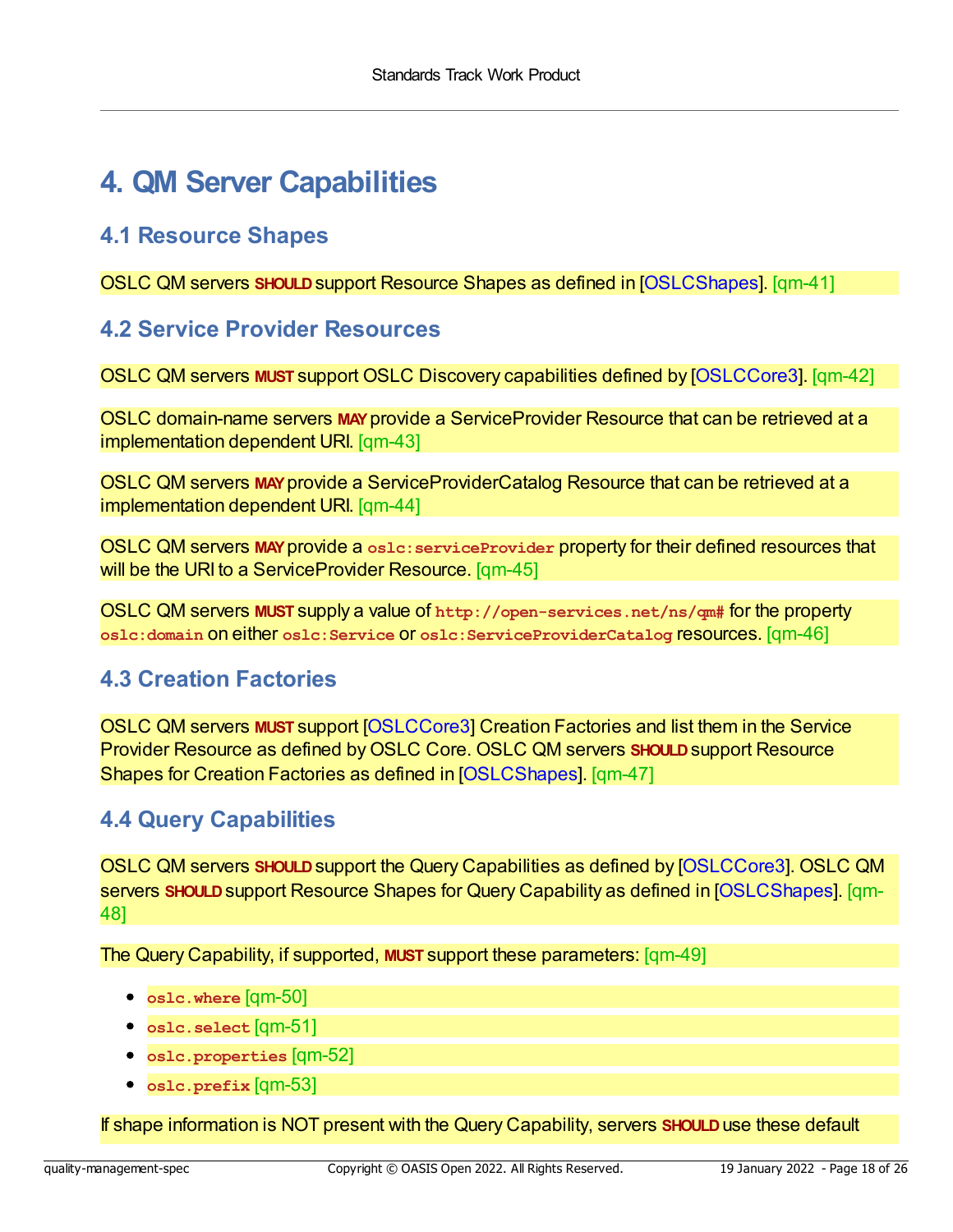<span id="page-18-1"></span>properties to contain the result:

- For RDF/XML and XML, use rdf: Description and rdfs: member as defined in **OSLC Core** RDF/XML Examples.
- For JSON, the query results are contained within **oslc:results** array. See OSLC Core Representation Guidance for JSON

[qm-54]

### <span id="page-18-0"></span>**4.5 Delegated UIs**

<span id="page-18-2"></span>OSLC QM servers **MUST** support the selection and creation of resources by delegated web-based user interface delegated dialogs Delegated as defined by [\[OSLCCore3](#page-7-2)]. [qm-55]

<span id="page-18-3"></span>OSLC QM servers **MAY**support the pre-filling of creation dialogs based on the definition [[OSLCCore3\]](#page-7-2). [qm-56]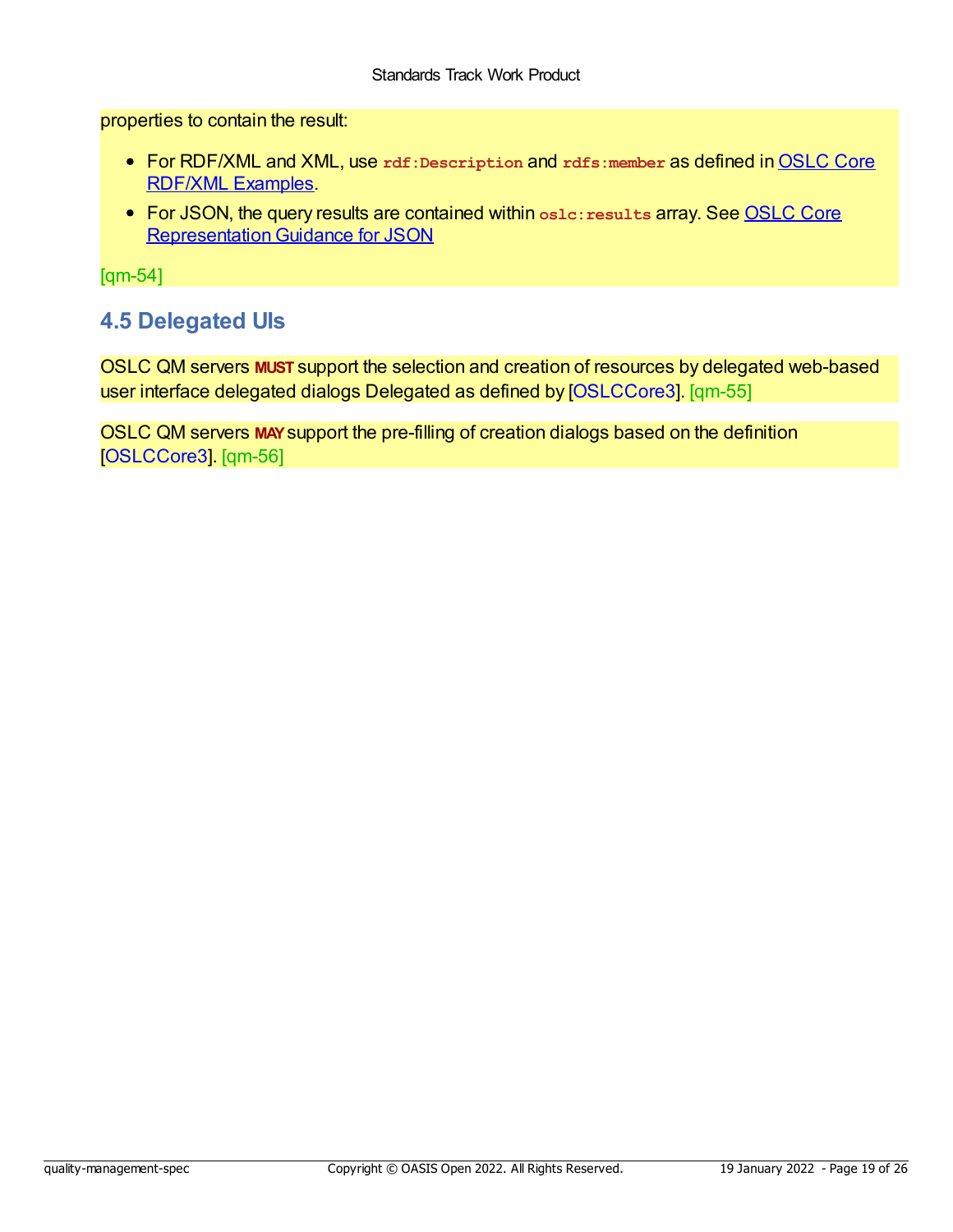## **5. Conformance**

Implementations of this specification need to satisfy the following conformance clauses.

| <b>Clause</b><br><b>Number</b> | <b>Requirement</b>                                                                                                                                                                                                                                                                                                               |
|--------------------------------|----------------------------------------------------------------------------------------------------------------------------------------------------------------------------------------------------------------------------------------------------------------------------------------------------------------------------------|
| $qm-1$                         | This specification is based on [OSLCCore3]. OSLC QM servers <b>MUST</b> be<br>compliant with both the core specification, <b>MUST</b> follow all the mandatory<br>requirements in the normative sections of this specification, and <b>SHOULD</b> follow<br>all the guidelines and recommendations in both these specifications. |
| $qm-2$                         | An OSLC QM server <b>MUST</b> implement the domain vocabulary defined in <b>OSLC</b><br><b>Quality Management Version 2.1. Part 2: Vocabulary</b>                                                                                                                                                                                |
| $qm-3$                         | OSLC services MAY ignore unknown content and OSLC clients MUST preserve<br>unknown content                                                                                                                                                                                                                                       |
| <u>qm-4</u>                    | OSLC service <b>MUST</b> support resource operations via standard HTTP<br>operations                                                                                                                                                                                                                                             |
| $qm-5$                         | OSLC services MAY provide paging for resources but only when specifically<br>requested by client                                                                                                                                                                                                                                 |
| $qm-6$                         | OSLC services <b>MUST</b> support request for a subset of a resource's properties<br>via the oslc.properties URL parameter retrieval via HTTP GET                                                                                                                                                                                |
| $qm-7$                         | OSLC services MAY support partial update of resources using patch semantics<br>and MAY support via HTTP PUT                                                                                                                                                                                                                      |
| $qm-8$                         | OSLC servers <b>MUST</b> support OSLC Core 3.0 Discovery, MAY provide a<br>ServiceProviderCatalog and <b>SHOULD</b> provide a ServiceProvider resource for<br>Core v2 compatibility.                                                                                                                                             |
| $qm-9$                         | OSLC servers <b>MUST</b> provide LDPC creation factories to enable resource<br>creation of Quality Management resources via HTTP POST                                                                                                                                                                                            |
| $qm-10$                        | OSLC servers <b>MUST</b> provide query capabilities to enable clients to query for<br>resources                                                                                                                                                                                                                                  |
| <u>qm-11</u>                   | OSLC query capabilities MUST support the OSLC Core Query Syntax and MAY<br>use other query syntax                                                                                                                                                                                                                                |
| <u>qm-12</u>                   | OSLC Services <b>MUST</b> offer delegated UI dialogs (creation and selections)<br>specified via OSLC Core 3.0 Delegated Dialogs and SHOULD include<br>discovery through a ServiceProvider resource for OSLC v2 compatibility                                                                                                     |
| <u>am-13</u>                   | OSLC Services <b>SHOULD</b> offer UI previews for resources that may be referenced<br>by other resources specified via OSLC Core 3.0 Preview and <b>SHOULD</b> include<br>discovery through a server resource for OSLC v2 compatibility                                                                                          |
| <u>qm-14</u>                   | OSLC Services MAY support Basic Auth and should do so only over HTTPS                                                                                                                                                                                                                                                            |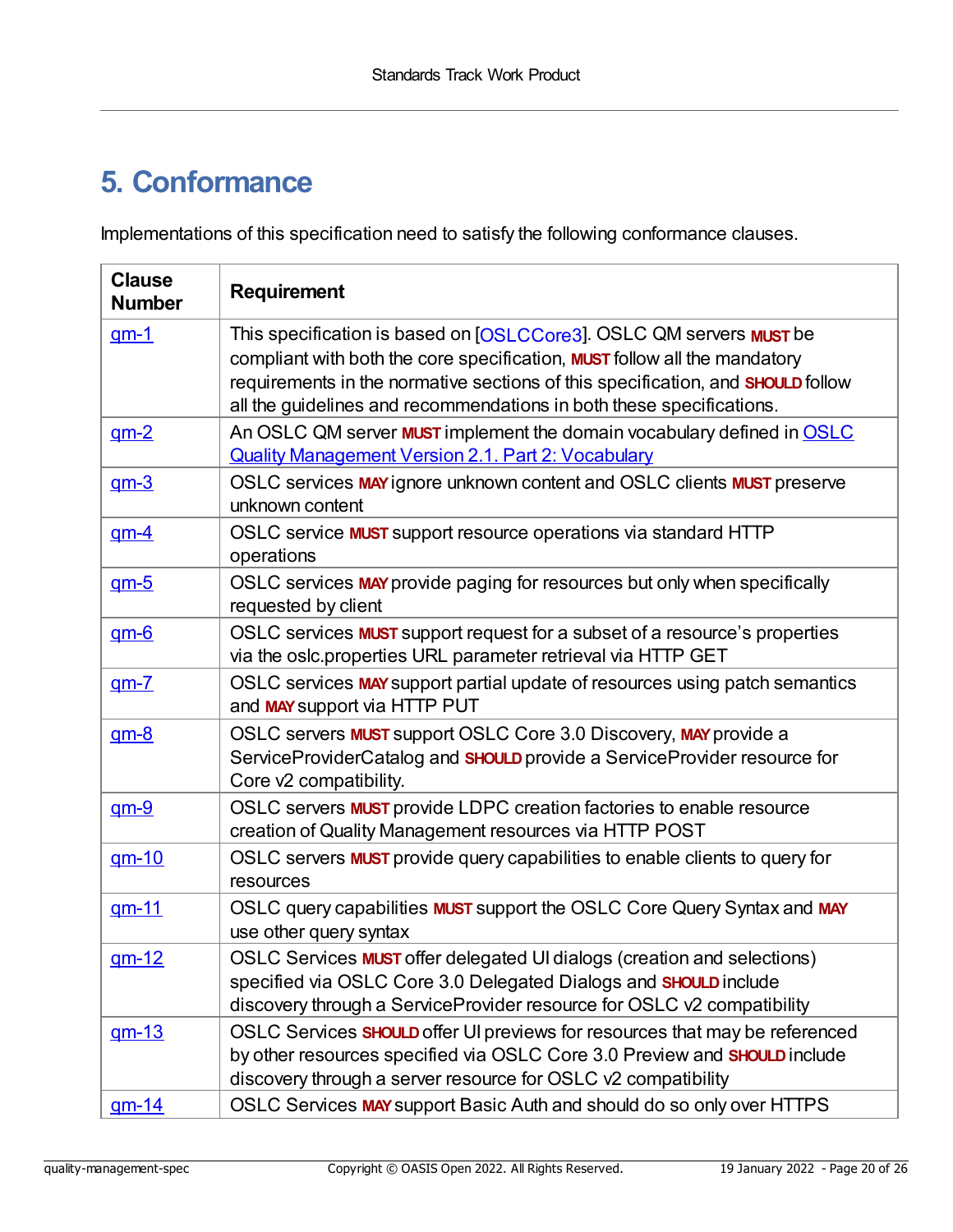<span id="page-20-0"></span>

| <b>Clause</b><br><b>Number</b> | <b>Requirement</b>                                                                                                                                                                                                                                                                                                                                                             |
|--------------------------------|--------------------------------------------------------------------------------------------------------------------------------------------------------------------------------------------------------------------------------------------------------------------------------------------------------------------------------------------------------------------------------|
| <u>qm-15</u>                   | OSLC Services <b>SHOULD</b> support OAuth and can indicate the required OAuth<br>URLs via the ServiceProviderCatalog or ServiceProvider resources                                                                                                                                                                                                                              |
| $qm-16$                        | OSLC Services <b>SHOULD</b> provide error responses using OSLC Core 3.0<br>defined error formats                                                                                                                                                                                                                                                                               |
| $qm-17$                        | OSLC services <b>MUST</b> provide a Turtle representation for HTTP GET requests<br>and SHOULD support Turtle representations on POST and PUT requests.                                                                                                                                                                                                                         |
| <u>am-18</u>                   | OSLC services SHOULD provide an RDF/XML representation for HTTP GET<br>requests and SHOULD support RDF/XML representations on POST and PUT<br>requests                                                                                                                                                                                                                         |
| <u>qm-19</u>                   | OSLC services SHOULD provide a XML representation for HTTP GET, POST<br>and PUT requests that conform to the Core 2.0 Guidelines for XML.                                                                                                                                                                                                                                      |
| <u>qm-20</u>                   | OSLC services <b>MUST</b> provide JSON-LD representations for HTTP GET, POST<br>and PUT requests that conform to the Core Guidelines for JSON-LD                                                                                                                                                                                                                               |
| $qm-21$                        | OSLC services SHOULD provide HTML representations for HTTP GET requests                                                                                                                                                                                                                                                                                                        |
| $gm-22$                        | OSLC QM servers MAY use application/x-oslc-qm-* media types in<br>responses for compatibility with [OSLCQM1]                                                                                                                                                                                                                                                                   |
| $gm-23$                        | QM servers <b>MUST</b> provide Turtle and JSON-LD, and <b>SHOULD</b> provide RDF/XML<br>and XML representations. The XML and JSON representations SHOULD follow<br>the guidelines outlined in the <b>OSLC Core Representations Guidance</b> to<br>maintain compatibility with [OSLCCore2].                                                                                     |
| $qm-24$                        | QM clients requesting RDF/XML SHOULD be prepared for any valid RDF/XML<br>document. QM clients requesting XML SHOULD be prepared for representations<br>that follow the guidelines outlined in the <b>OSLC Core Representations</b><br>Guidance.                                                                                                                               |
| $qm-25$                        | QM servers <b>SHOULD</b> support an [X]HTML representation and a user interface<br>(UI) preview as defined by Ul Preview Guidance                                                                                                                                                                                                                                              |
| $qm-26$                        | QM servers <b>MUST</b> accept Turtle and JSON-LD representations and <b>SHOULD</b><br>accept RDF/XML and XML representations. QM servers accepting RDF/XML<br><b>SHOULD</b> be prepared for any valid RDF/XML document. For XML, QM servers<br><b>SHOULD</b> be prepared for representations that follow the guidelines outlined in<br>the OSLC Core Representations Guidance. |
| <u>qm-27</u>                   | QM servers <b>MUST</b> provide Turtle and JSON-LD, <b>SHOULD</b> provide RDF/XML,<br>XML, and MAY provide Atom Syndication Format XML representations.                                                                                                                                                                                                                         |
| $gm-28$                        | text/turtle QM servers <b>MUST</b> respond with Turtle representation.                                                                                                                                                                                                                                                                                                         |
| $gm-29$                        | application/1d+json QM servers MUST respond with JSON-LD<br>representation.                                                                                                                                                                                                                                                                                                    |
| <u>am-30</u>                   | application/rdf+xml QM servers SHOULD respond with RDF/XML<br>representation without restrictions.                                                                                                                                                                                                                                                                             |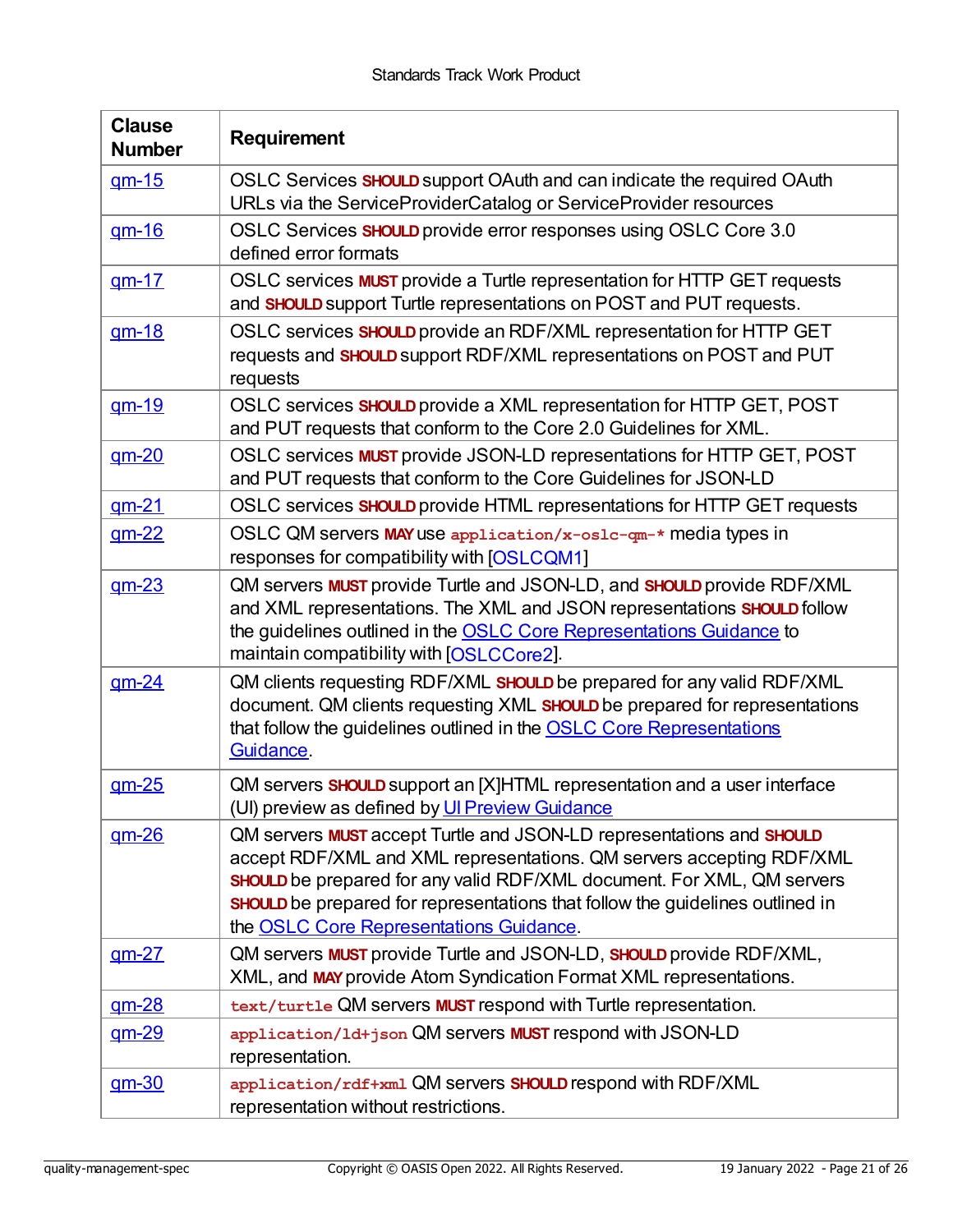| <b>Clause</b><br><b>Number</b> | <b>Requirement</b>                                                                                                                                                                                                                                                                                                                                                                                                                                                   |
|--------------------------------|----------------------------------------------------------------------------------------------------------------------------------------------------------------------------------------------------------------------------------------------------------------------------------------------------------------------------------------------------------------------------------------------------------------------------------------------------------------------|
| <u>qm-31</u>                   | application/xml QM servers SHOULD respond with OSLC-defined abbreviated<br>XML representation as defined in the <b>OSLC Core Representations Guidance</b>                                                                                                                                                                                                                                                                                                            |
| $qm-32$                        | application/atom+xml QM servers MAY support Atom Syndication Format<br>XML representation as defined in the <b>OSLC Core Representations Guidance</b><br>to maintain integrations with the legacy applications.                                                                                                                                                                                                                                                      |
| $qm-33$                        | The Atom Syndication Format XML representation SHOULD use RDF/XML<br>representation without restrictions for the atom: content entries representing<br>the resource representations.                                                                                                                                                                                                                                                                                 |
| <u>qm-34</u>                   | [OSLCCore3] specifies the recommended OSLC authentication mechanisms.<br>In addition to the OSLC Core authentication requirements, OSLC QM services<br>providers <b>SHOULD</b> support [OpenIDConnect].                                                                                                                                                                                                                                                              |
| <u>qm-35</u>                   | OSLC QM servers <b>SHOULD</b> support pagination of query results and MAY support<br>pagination of a single resource's properties as defined by [OSLCCore3].                                                                                                                                                                                                                                                                                                         |
| <u>qm-36</u>                   | A client MAY request a subset of a resource's properties as well as properties<br>from a referenced resource. In order to support this behavior a server MUST<br>support the oslc. properties and oslc. prefix URL parameter on a HTTP<br>GET request on individual resource request or a collection of resources by<br>query. If the oslc. properties parameter is omitted on the request, then all<br>resource properties <b>MUST</b> be provided in the response. |
| $qm-37$                        | A client MAY request that a subset of a resource's properties be updated by<br>using the [LDPPatch] PATCH method.                                                                                                                                                                                                                                                                                                                                                    |
| <u>qm-38</u>                   | For compatibility with [OSLCCore2], QM servers MAY also support partial<br>update by identifying those properties to be modified using the<br>os1c. properties URL parameter on a HTTP PUT request.                                                                                                                                                                                                                                                                  |
| <u>qm-39</u>                   | If the parameter oslc. properties contains a valid resource property on the<br>request that is not provided in the content, the server <b>MUST</b> set the resource's<br>property to a null or empty value. If the parameter oslc. properties contains an<br>invalid resource property, then a 409 Conflict MUST be returned.                                                                                                                                        |
| $gm-40$                        | For multi-valued properties that contain a large number of values, it may be<br>difficult and inefficient to add or remove property values. OSLC QM servers<br><b>SHOULD</b> provide support for a partial update of the multi-valued properties as<br>defined by OSLC Core Partial Update.                                                                                                                                                                          |
| <u>qm-41</u>                   | OSLC QM servers <b>SHOULD</b> support Resource Shapes as defined in<br>[OSLCShapes].                                                                                                                                                                                                                                                                                                                                                                                 |
| $gm-42$                        | OSLC QM servers MUST support OSLC Discovery capabilities defined by<br>[OSLCCore3].                                                                                                                                                                                                                                                                                                                                                                                  |
| <u>qm-43</u>                   | OSLC domain-name servers MAY provide a Service Provider Resource that<br>can be retrieved at a implementation dependent URI.                                                                                                                                                                                                                                                                                                                                         |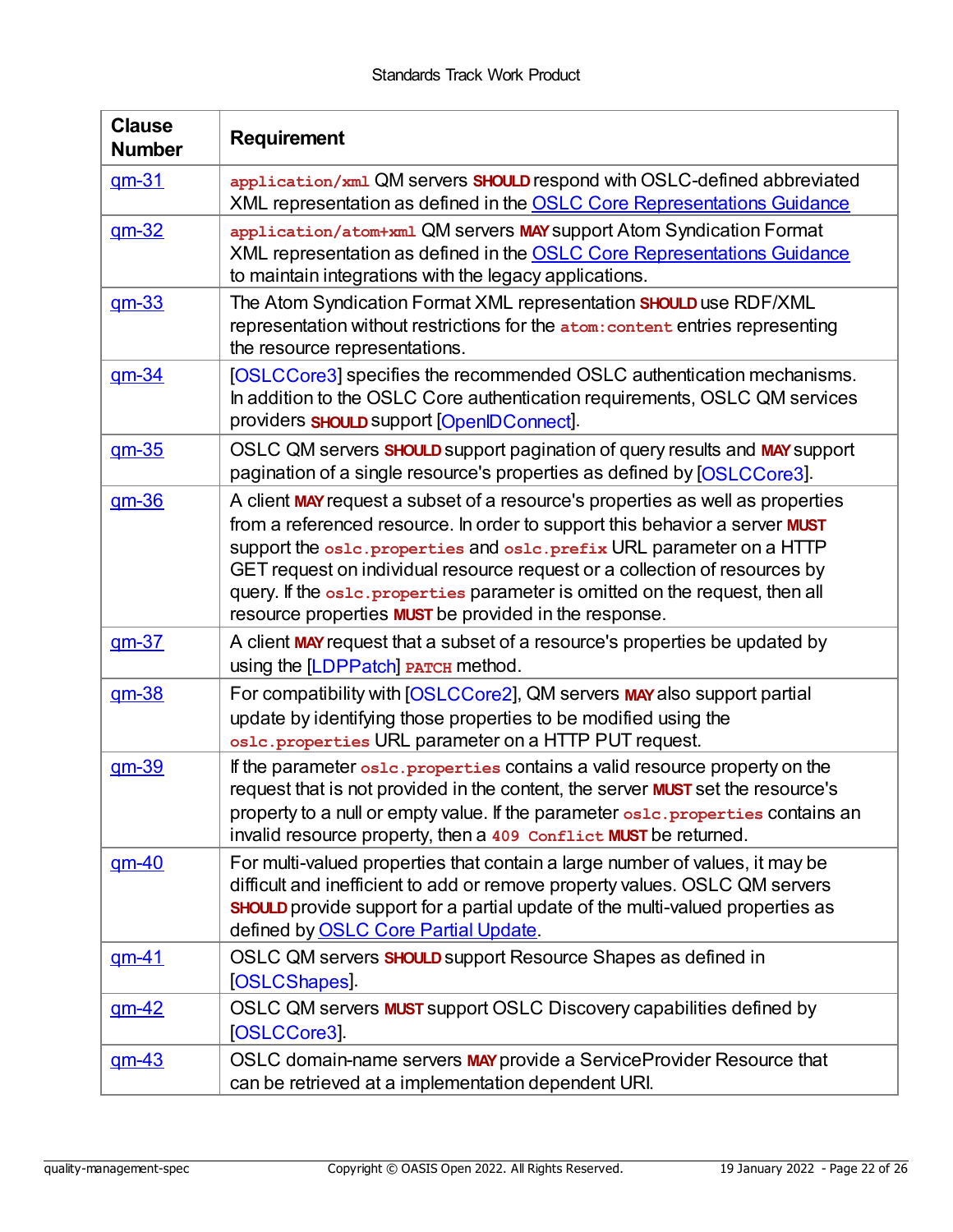| <b>Clause</b><br><b>Number</b> | <b>Requirement</b>                                                                                                                                                                                                                                                 |
|--------------------------------|--------------------------------------------------------------------------------------------------------------------------------------------------------------------------------------------------------------------------------------------------------------------|
| <u>qm-44</u>                   | OSLC QM servers MAY provide a ServiceProviderCatalog Resource that can<br>be retrieved at a implementation dependent URI.                                                                                                                                          |
| $gm-45$                        | OSLC QM servers MAY provide a oslc: serviceProvider property for their<br>defined resources that will be the URI to a ServiceProvider Resource.                                                                                                                    |
| $qm-46$                        | OSLC QM servers MUST supply a value of http://open-services.net/ns/qm#<br>for the property oslc: domain on either oslc: Service Or<br>oslc: ServiceProviderCatalog reSOUrCeS.                                                                                      |
| $qm-47$                        | OSLC QM servers <b>MUST</b> support [OSLCCore3] Creation Factories and list<br>them in the Service Provider Resource as defined by OSLC Core. OSLC QM<br>servers <b>SHOULD</b> support Resource Shapes for Creation Factories as defined in<br><b>OSLCShapes</b> . |
| $gm-48$                        | OSLC QM servers <b>SHOULD</b> support the Query Capabilities as defined by<br>[OSLCCore3]. OSLC QM servers <b>SHOULD</b> support Resource Shapes for Query<br>Capability as defined in [OSLCShapes].                                                               |
| <u>am-49</u>                   | The Query Capability, if supported, <b>MUST</b> support these parameters:                                                                                                                                                                                          |
| $gm-50$                        | oslc.where                                                                                                                                                                                                                                                         |
| <u>am-51</u>                   | oslc.select                                                                                                                                                                                                                                                        |
| $qm-52$                        | oslc.properties                                                                                                                                                                                                                                                    |
| $gm-53$                        | oslc.prefix                                                                                                                                                                                                                                                        |
| $gm-54$                        | If shape information is NOT present with the Query Capability, servers <b>SHOULD</b><br>use these default properties to contain the result:                                                                                                                        |
|                                | • For RDF/XML and XML, use rdf: Description and rdfs: member as<br>defined in <b>OSLC Core RDF/XML Examples</b> .                                                                                                                                                  |
|                                | • For JSON, the query results are contained within osle: results array.<br>See OSLC Core Representation Guidance for JSON                                                                                                                                          |
| $gm-55$                        | OSLC QM servers <b>MUST</b> support the selection and creation of resources by<br>delegated web-based user interface delegated dialogs Delegated as defined<br>by [OSLCCore3].                                                                                     |
| <u>am-56</u>                   | OSLC QM servers MAY support the pre-filling of creation dialogs based on the<br>definition [OSLCCore3].                                                                                                                                                            |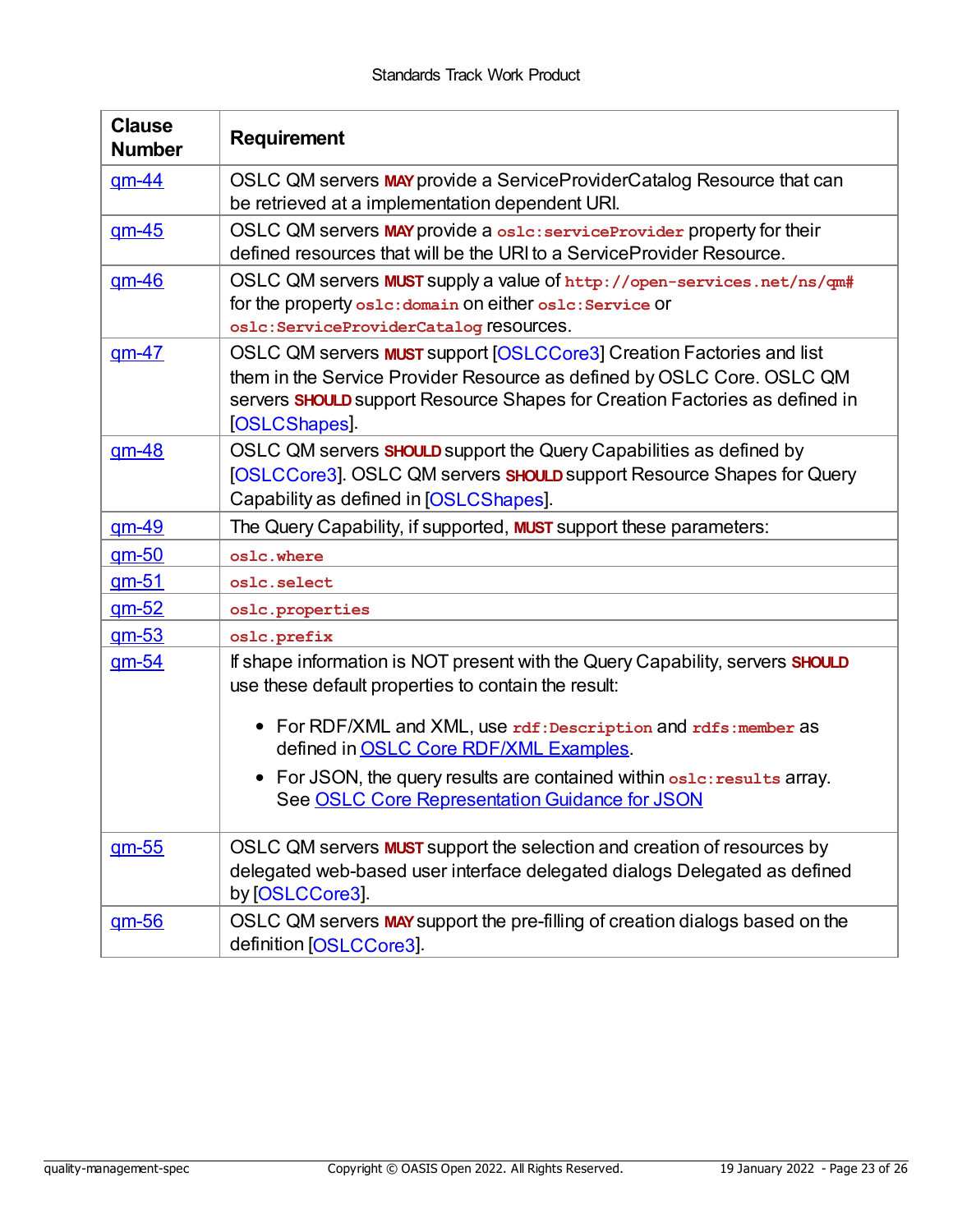## <span id="page-23-0"></span>**Appendix A. Version Compatibility with 2.0 Specifications**

The following differences were noted when migrating the open-services.net verion 2.0 Quality Management specification to the version 2.1 OASIS template based upon Change Management

| <b>Item</b> | V <sub>2</sub> status                                                     | V <sub>3</sub> status                                                                 | <b>Remark</b> |
|-------------|---------------------------------------------------------------------------|---------------------------------------------------------------------------------------|---------------|
| 01          | Service<br>Provider<br>Compliance<br>requirements<br>are listed           | These requirements<br>appear to be hosted<br>under the heading of<br><b>Discovery</b> | No action     |
| 03          | Query <b>MUST</b><br>scope limited<br>to oslc.where<br>and<br>oslc.select | Query <b>MUST</b> scope<br>extended<br>oslc.properties and<br>oslc.prefix             | No action     |
| 04          | V <sub>1</sub><br>compatibility<br>included                               | V1 compatibility not<br>included                                                      | No action     |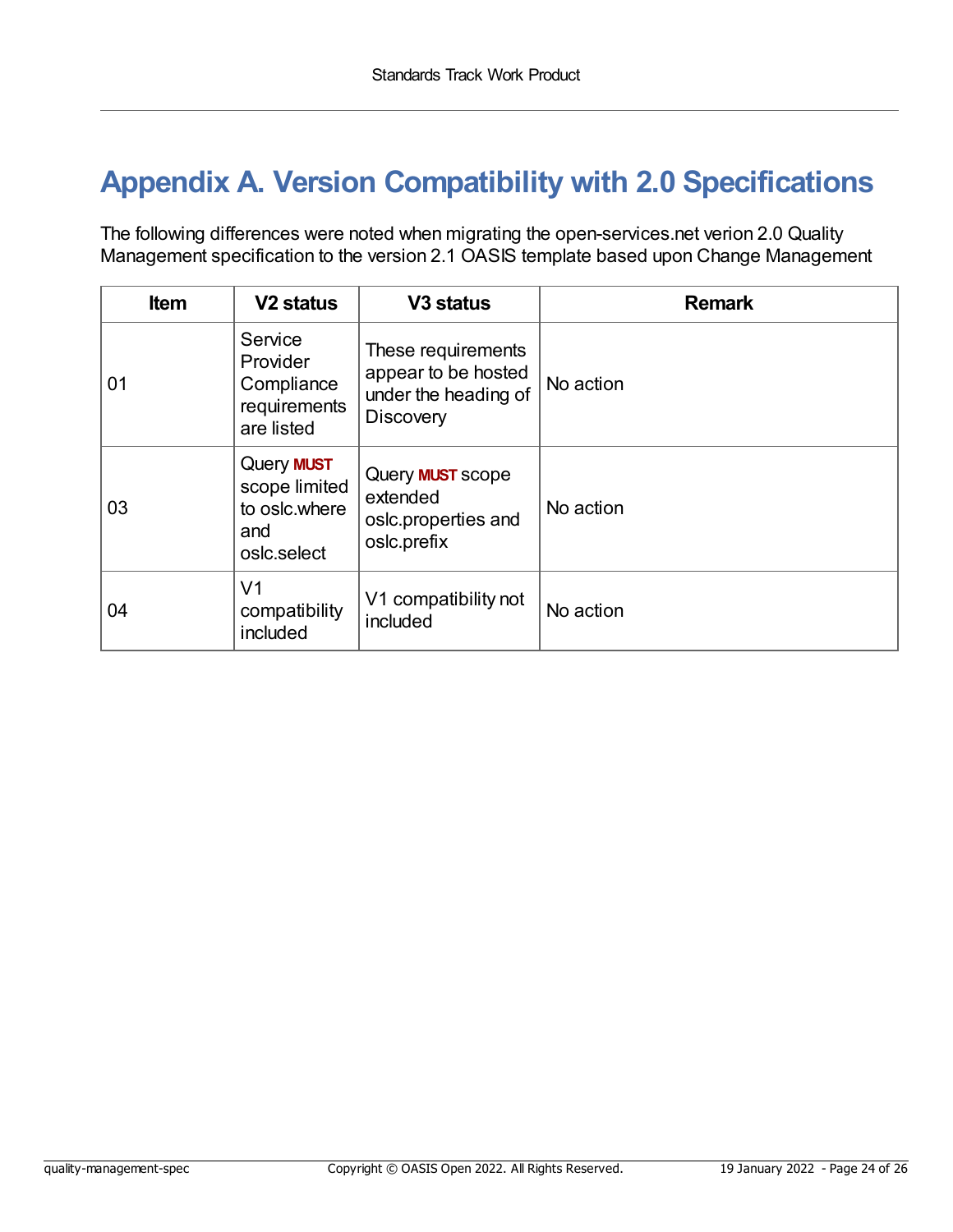## <span id="page-24-0"></span>**Appendix B. Change History**

*This section is non-normative.*

| <b>Revision</b>            | <b>Date</b> | <b>Editor</b>                          | <b>Changes Made</b>                                                                                                                                                              |
|----------------------------|-------------|----------------------------------------|----------------------------------------------------------------------------------------------------------------------------------------------------------------------------------|
| CSPRD01<br>(not published) | 2018-08-08  | Jim Amsden and<br><b>Gray Bachelor</b> | Initial CSPRD01 for V2.1<br>$\bullet$                                                                                                                                            |
| PSD <sub>02</sub>          | 2019-11-14  | Andrii Berezovskyi                     | Migration to the OASIS OSLC Open<br>Project<br>• Publication of the vocabulary and<br>shapes                                                                                     |
| <b>PS01</b>                | 2020-08-27  | Andrii Berezovskyi                     | • Split vocabulary and shapes parts as<br>well as reference machine-readable<br>definitions as normative parts of the<br>spec<br>Change shapes base URI<br>• Add shapes metadata |